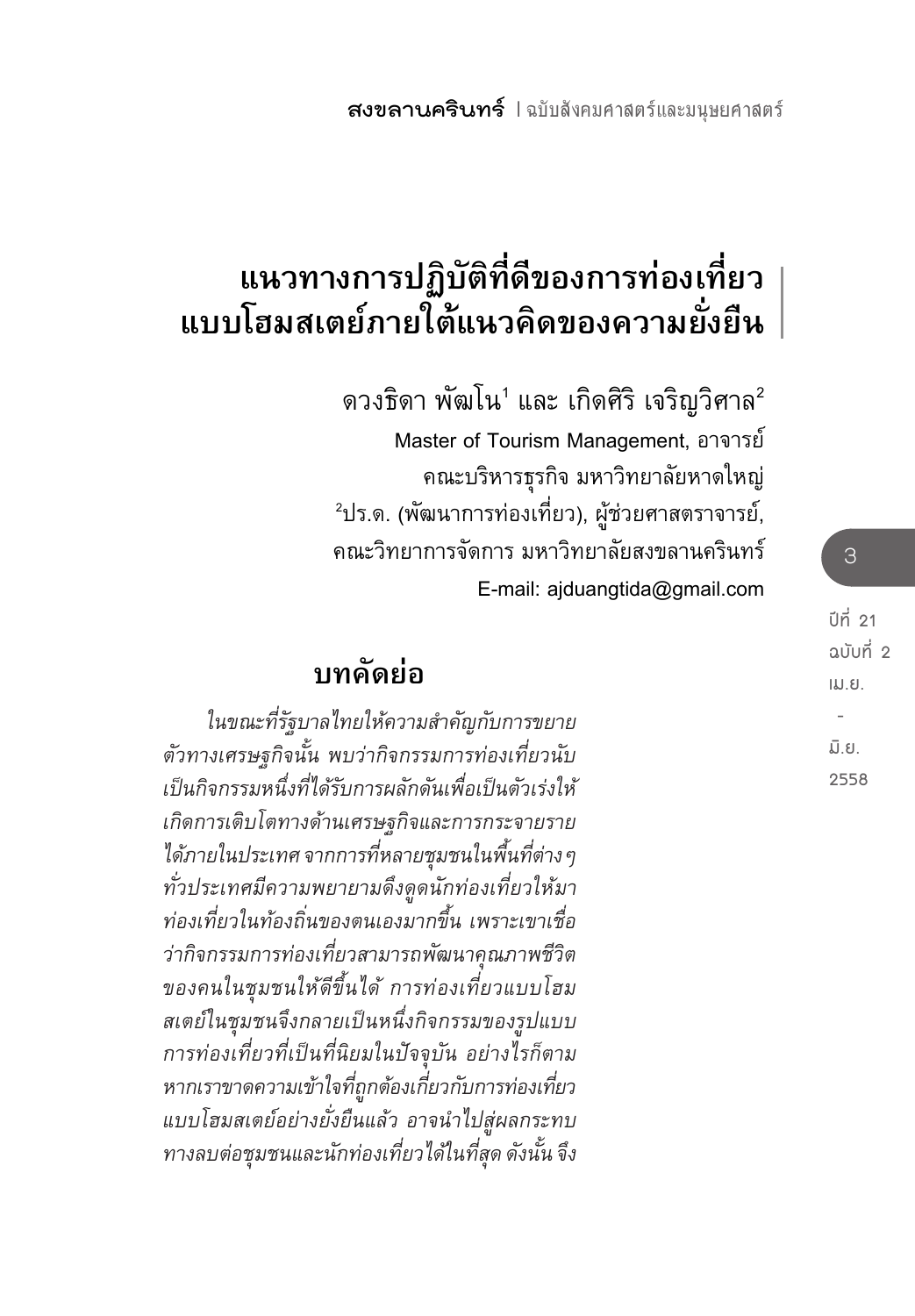*เป็นความจ�ำเป็นอย่างยิ่งที่ผู้มีส่วนเกี่ยวข้องควรให้ ความส�ำคัญกับแนวทางการปฏิบัติที่ดีของการท่องเที่ยว แบบโฮมสเตย์เพื่อชุมชนสามารถน�ำไปเป็นแบบอย่าง ในการปฏิบัติอย่างเหมาะสมต่อไปได้ บทความนี้รวบรวม 5 แนวทางในการวางแผนการจัดการ การท่องเที่ยวแบบ โฮมสเตย์ภายใต้แนวคิดของความยั่งยืน ดังนี้ 1) การกระตุ้นการมีส่วนร่วมของชุมชน การสร้าง การยอมรับ และการสร้างภาวะผู้น�ำภายในชุมชน 2) การสร้างสัมพันธภาพที่ดีระหว่างเจ้าบ้านและผู้มี ส่วนได้ส่วนเสียผ่านกระบวนการความร่วมมือต่างๆ 3) การจัดการและพัฒนาพื้นที่ให้เหมาะสมกับ ระบบนิเวศชุมชน 4) การเผยแพร่และท�ำนุบ�ำรุง ศิลปวัฒนธรรมและขนบธรรมเนียมประเพณีท้องถิ่น 5) ความสามารถในการรองรับการท่องเที่ยว และ นอกจากนี้ บทความนี้ยังได้น�ำเสนอกรณีศึกษา การท่องเที่ยวแบบโฮมสเตย์ในประเทศไทยไว้ด้วย*

**ค�ำส�ำคัญ:** การท่องเที่ยวแบบโฮมสเตย์, ความยั่งยืน, ชุมชน

**Vol. 21 No. 2 Apr. -** 

 **Jun. 2015**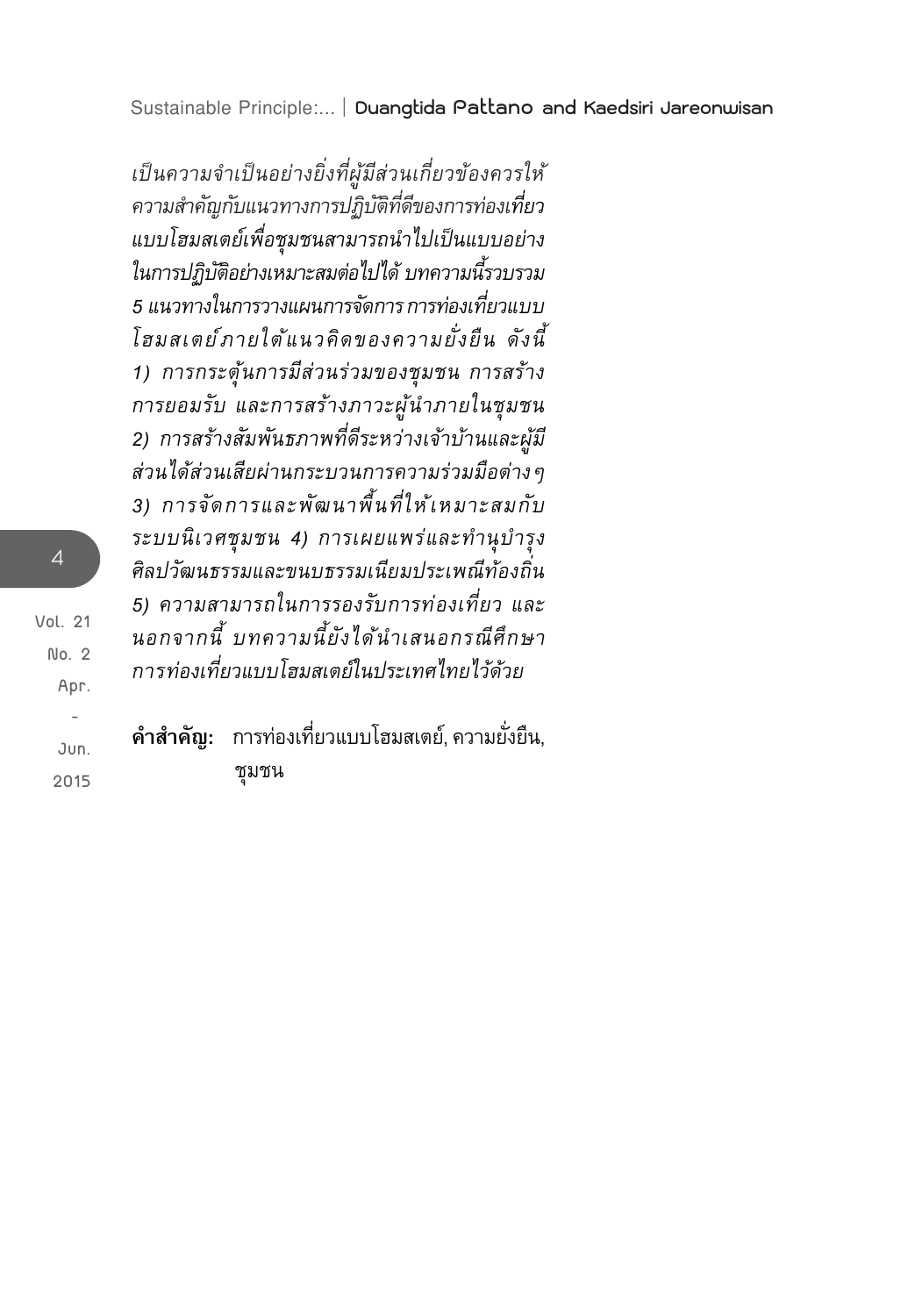## **Sustainable Principle: "Good Practices for Homestay Tourism in Thailand"**

Duangtida Pattano<sup>1</sup> and Kaedsiri Jareonwisan<sup>2</sup>

<sup>1</sup>M.Tm (Tourism Management), Lecturer

Hatyai Business School, Hatyai University

2 Ph.D. (Tourism Development), Assistant Professor,

Faculty of Management Sciences, Prince of Songkla University

E-mail: ajduangtida@gmail.com

### **Abstract**

While focusing on economic expansion, the Thai government has promoted tourism activities as a catalyst for economic growth and income generation throughout the country. Significantly, many local communities in Thailand have tried to attract more tourists into their regions to boost the quality of local people's lives. Homestay tourism has been evidently introduced into numerous localities. Nevertheless, lack of understanding of the actual concept of homestay tourism, based on the principle of sustainability, can lead to contrary impact on local communities and tourists alike. Good practices are greatly needed for local communities to conduct homestay tourism effectively. This study collates appropriate approaches by which homestay tourism should be planned utilizing further theories of sustainable development. The author summarizes five potential approaches for successful planning of homestay under the concept of sustainability: 1) Encouraging

**2558**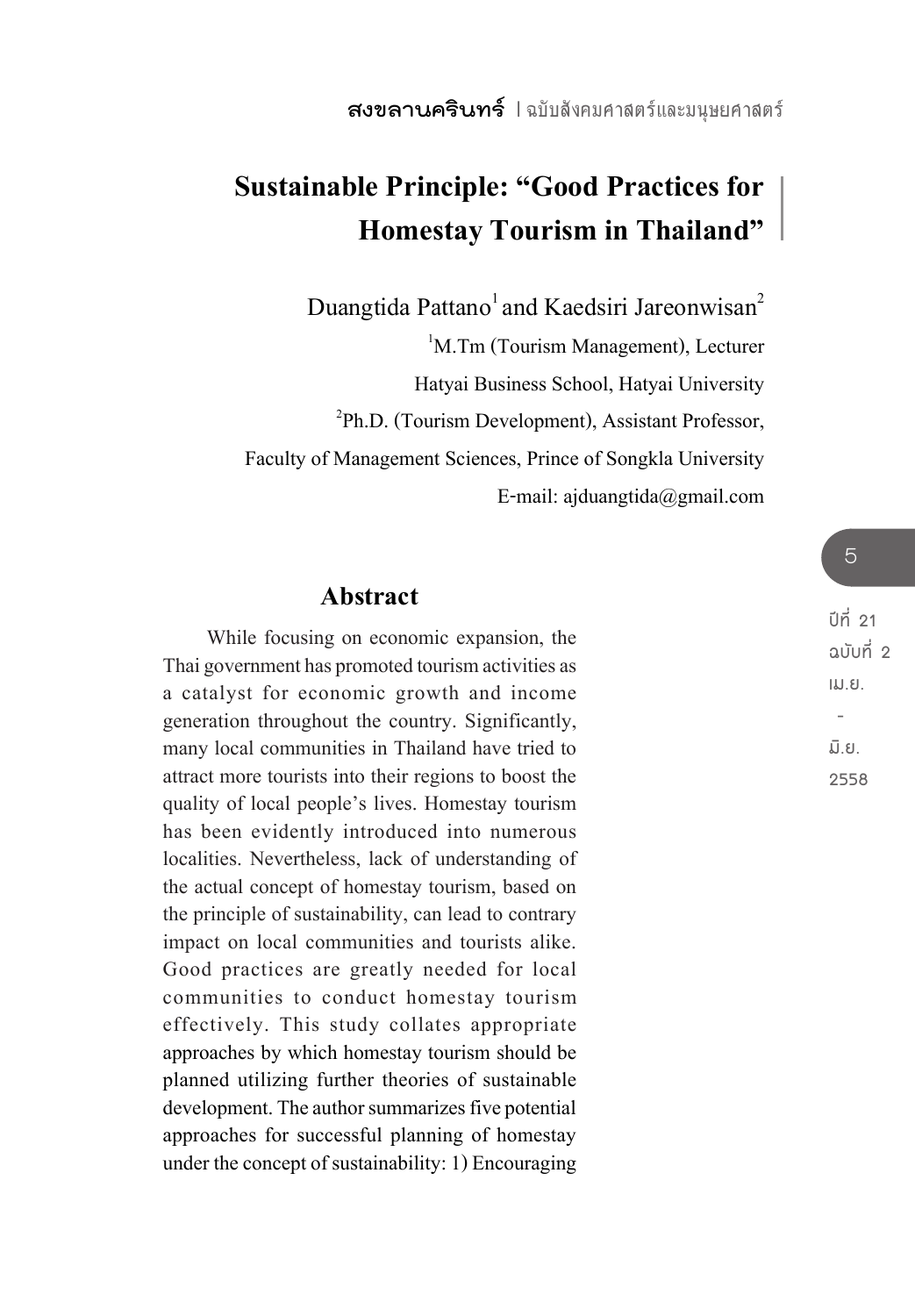local community participation, acceptance and building leadership 2) Creating relationships between host and stakeholders into a collaborative process 3) Managing and developing the area compatible with local ecologies 4) Promoting and maintaining local culture and traditions, and 5) Capability in supporting tourism. Additionally, major case studies of homestay tourism in Thailand are highlighted.

**Keywords:** community, homestay tourism, sustainable principles

**Vol. 21 No. 2 Apr. - Jun. 2015**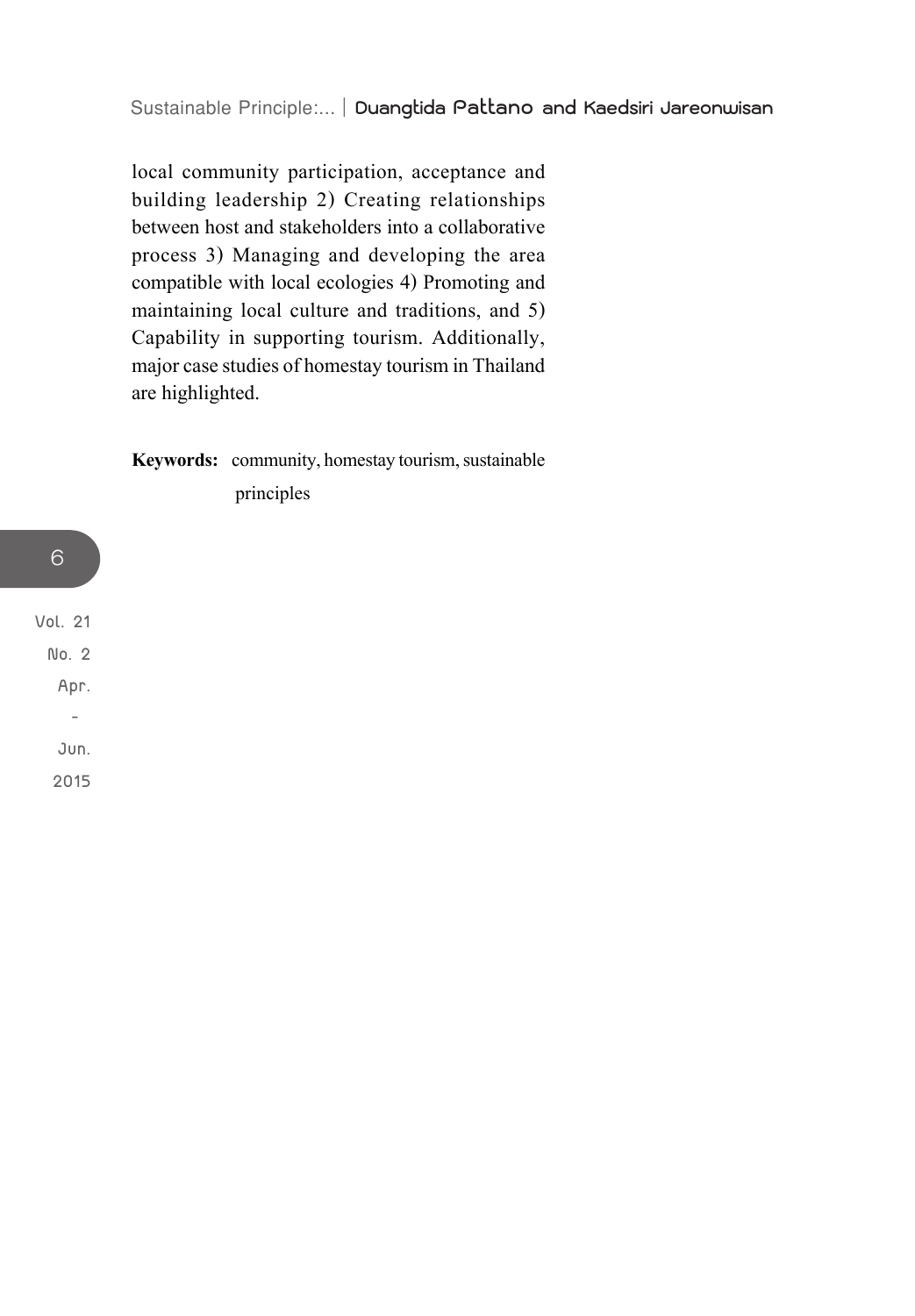### **Introduction**

In the Thai government's national economic and social development plan, the tourism industry has explicitly been recorded as a significant economic component. Even though Thailand has faced economic crises, domestic political uncertainty and natural disasters, tourism is still considered an important industry for Thailand's recovery and for the improved quality of life of the citizens. Thailand's national tourism development master plan 2012-2016 has targeted the country to become one of the top 5 destinations in Asia (Thailand Board of Investment, 2011) identifying for further development the following tourism segments: health tourism, sports tourism, adventure tourism, agro-tourism, cultural tourism and MICE tourism (Ministry of Tourism and Sport, 2011). There were 15.9 million inbound tourists for the first 9 months in 2012, showing an 8.6% rise while hotels and restaurant sectors growth reported a 7.0% increment (Office of the National Economic and Social Development Board NESDB, 2012). Thanks to the efforts of the Thai tourism and travel industry, the Tourism Authority of Thailand Newsroom (2013) reported that in 2012 over 22 million tourists were recorded. Considerably, the tourism industry has been claimed in The Tourism Authority of Thailand Newsroom (2013) has claimed that the tourism industry is the leading industry in Thailand for distribution of income, job creation and cultural and heritage preservation. More visitors coming into the kingdom means more development spreading throughout the country; from the capital to the regions, to the provinces, to the cities and lastly to other localities.

A critical subject debated widely in tourism development sustainability is tourism environmental, economic and social impact

**ปีที่ 21 ฉบับที่ 2 เม.ย. - มิ.ย. 2558**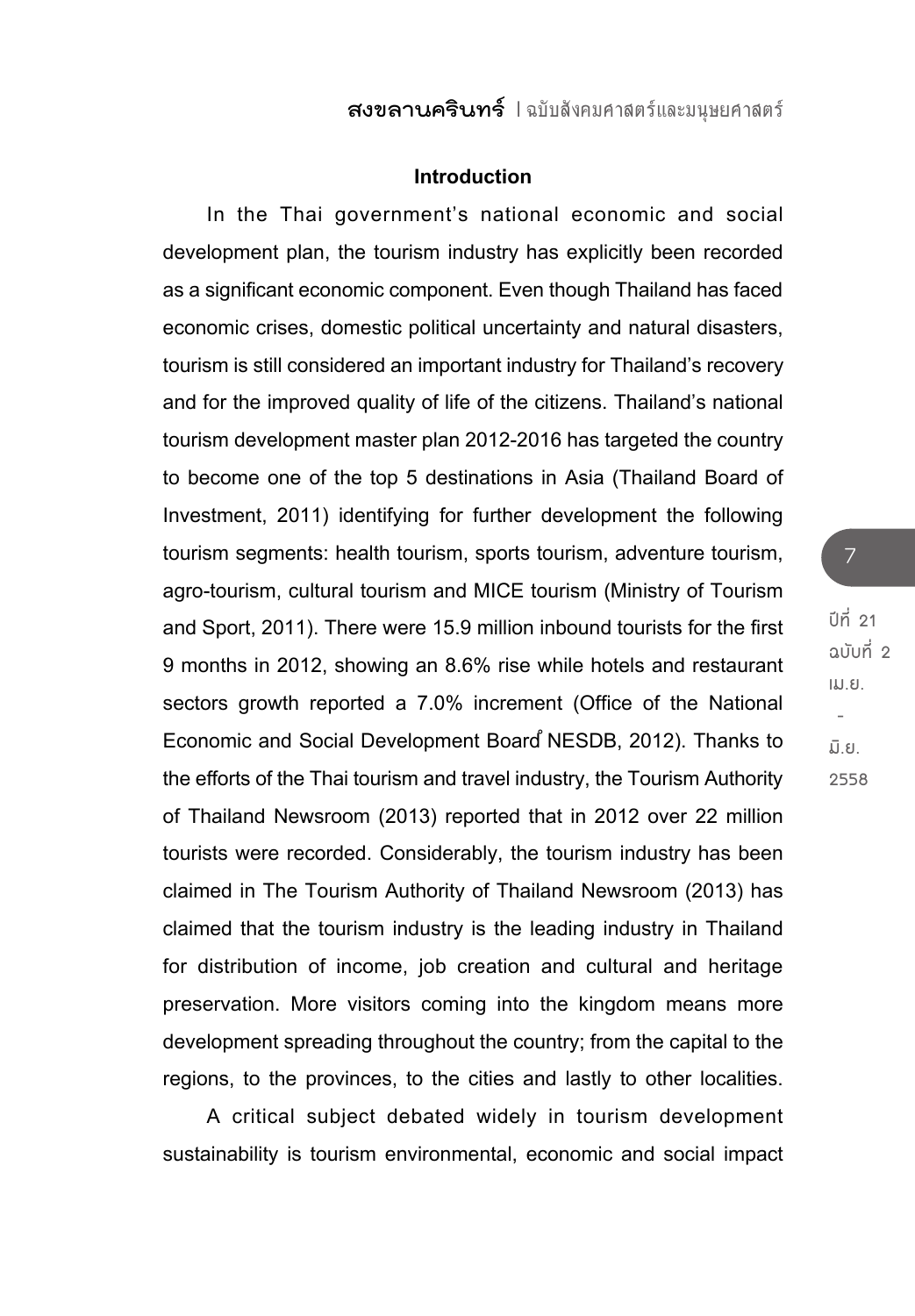(Breugel, 2013) (see table 1). Mass tourism, for instance, has had, in some places, much negative environmental and socio-cultural impact (Breugel, 2013). Nevertheless, community-based tourism (CBT) is an impeccable example of sustainable and alternative tourism in Thailand, as primarily participation from the grassroots and local communities have been less harmful to the socio-cultural environment and have had positive economic benefits for large parts of the community

### **The Principle of Sustainability in Tourism**

This perception of sustainability is not a new-fangled inclination of the 20th century. Hunter (1997) describes sustainable tourism as 'a set of principles, policy prescriptions, and management methods which chart a path for tourism development such that a destination areas' environmental resource base (including natural, built, and cultural features) is protected for future development'(claimed at Breugel, 2013). According to the Report of The World Commission on Environment and Development (WCED): Our Common Future (1987) organized by the United Nations addressed the sustainable development theory in the Brundland Report of 1987 "a development that meets the needs of the present without compromising the ability of future generation to their own needs". Yet, awareness of environmental and natural conservation in relatively new alternative tourism, like homestay tourism, was mentioned in the 1992 Rio Earth Summit and Local Agenda 21(LA 21), especially Chapter 28 which promotes the perspective of sustainability of the future of tourism (WCED, 1987). The Brundland Report emphasized how to satisfy the basic needs of human beings to have a better life and ensure equitable

**Vol. 21 No. 2 Apr. - Jun. 2015**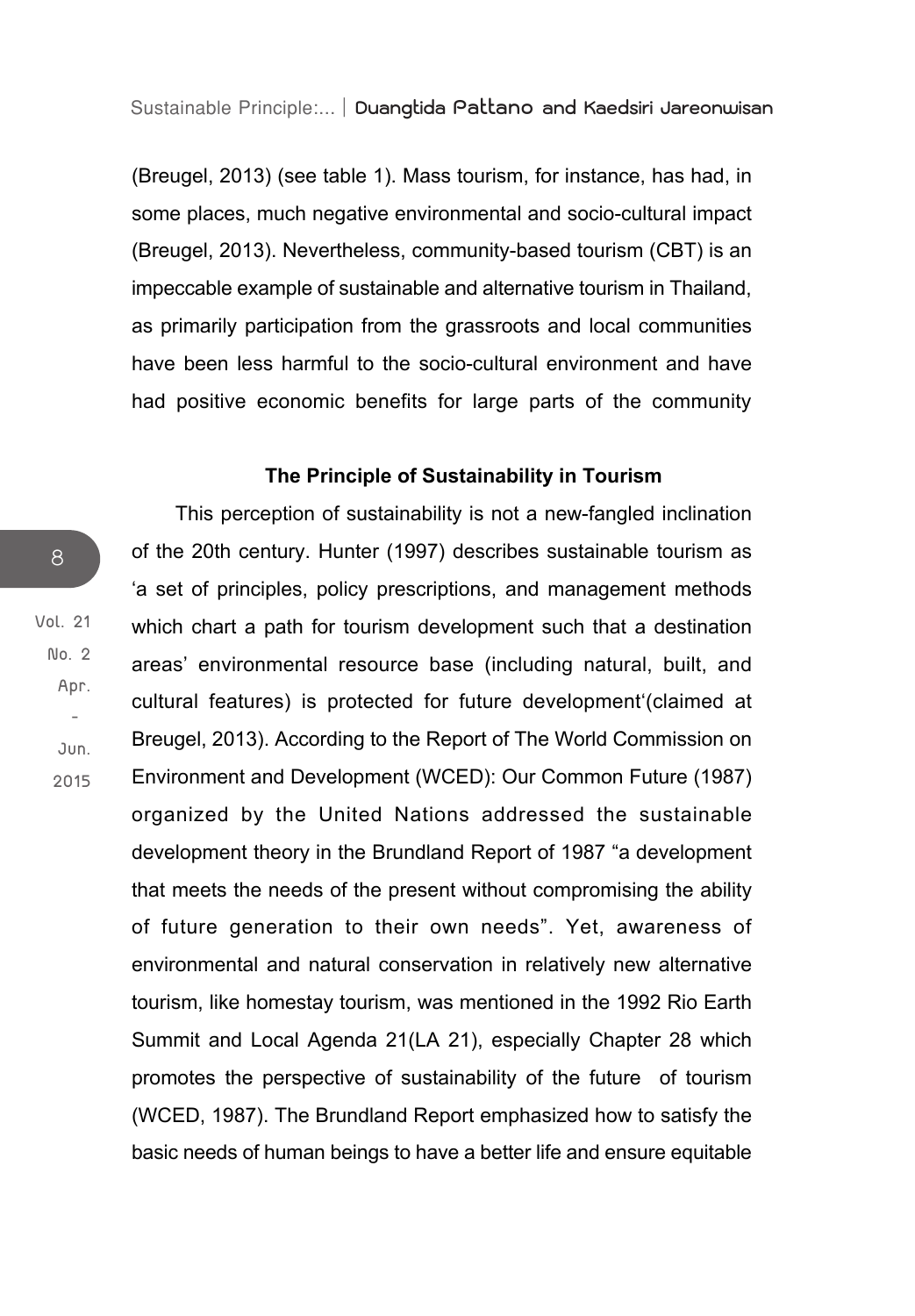| Impacts                | Positive                                                         | Negative                                                                                      |
|------------------------|------------------------------------------------------------------|-----------------------------------------------------------------------------------------------|
| Economic Impacts       | · Income generation                                              | . Inflation, like land and housing might become                                               |
|                        | • Labour intensive including low level of<br>skills (Bull, 1995) | more expensive and result into a relative drop of<br>purchasing power for the local community |
|                        |                                                                  | • High levels of leakage, like foreign ownership of                                           |
|                        |                                                                  | tourism businesses (Telfer & Wall, 2000; Torres,                                              |
|                        |                                                                  | 2003; Telfer & Sharpley, 2008)                                                                |
| Socio-Cultural Impacts | · Improvement of infrastructure, the physical                    | . Loss of cultural traits influenced by the amount                                            |
|                        | environment, and facilities such as hospitals                    | and type of visitors, the pace of tourism                                                     |
|                        | • Connections and experiences from the                           | development and so on (Lea, 1988; Hall & Lew, 2009)                                           |
|                        | outside world                                                    | • Degradation of sacred places or rituals                                                     |
|                        | · Employment and cultural connections                            | · Increase of crime (Hall & Lew, 2009)                                                        |
|                        | especially women or indigenous people                            | · Sex tourism (Hall & Lew, 2009)                                                              |
|                        | (Scheyvens, 2002)                                                |                                                                                               |
|                        | · Preservation of cultural traits as perception                  |                                                                                               |
|                        | of its interesting and pride                                     |                                                                                               |

Table 1 Potential Impacts of Tourism Development **Table 1 Potential Impacts of Tourism Development**

**ปีที่ 21 ฉบับที่ 2 เม.ย. -**

**มิ.ย. 2558**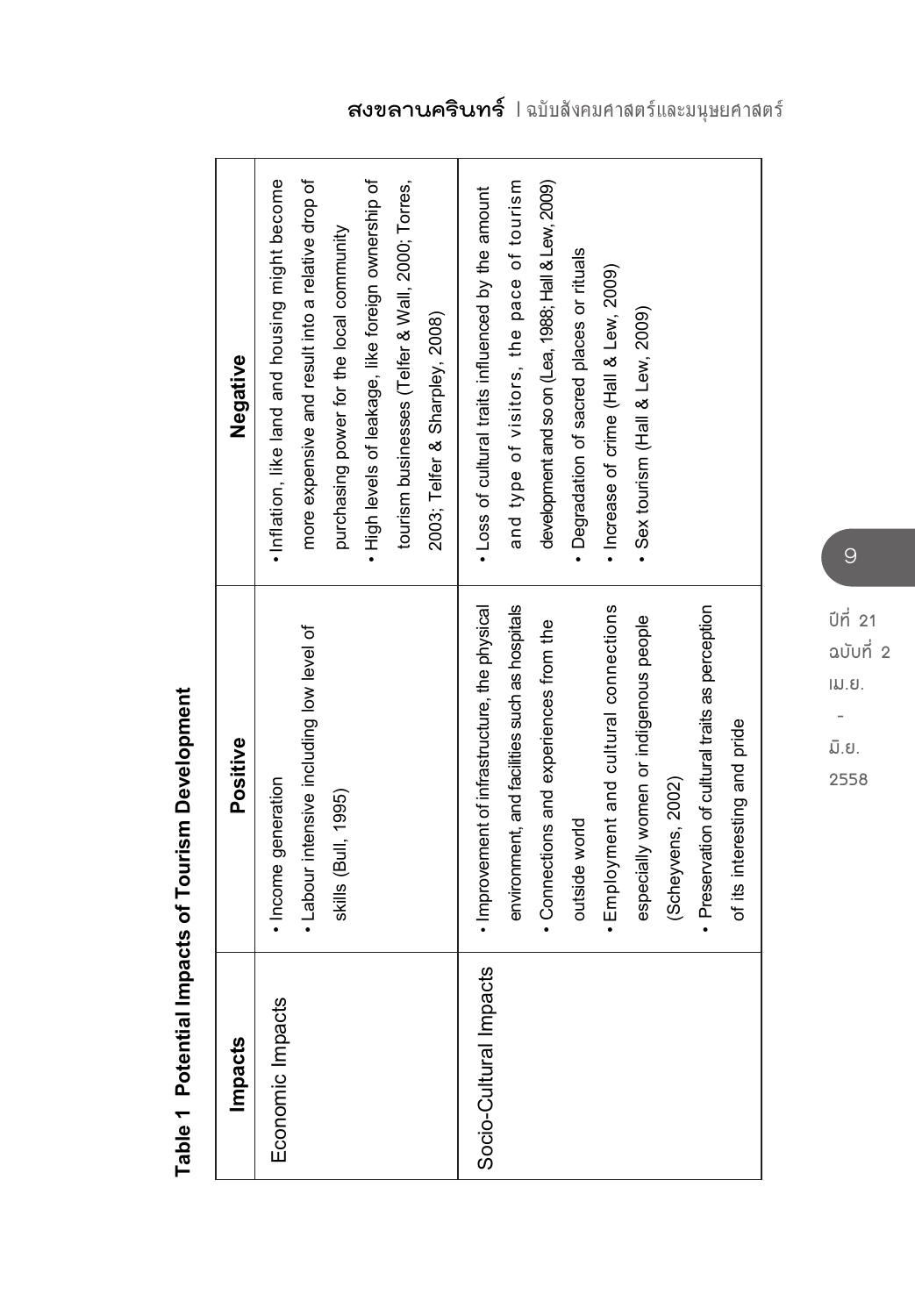**Vol. 21 No. 2 Apr. - Jun. 2015**

10

Table 1 Potential Impacts of Tourism Development (Continued) **Table 1 Potential Impacts of Tourism Development (Continued)**

| Impacts               | Positive | Negative                                              |
|-----------------------|----------|-------------------------------------------------------|
| Natural Environmental |          | • Degradation of the natural environment, like diving |
| Impacts               |          | activities destroys to coral reef.                    |
|                       |          | · Pollution by irresponsible tourists, such as litter |
|                       |          | on the beach or in forests                            |
|                       |          | • Visibility pollution the degradation of environment |
|                       |          | in the eyes of locals reflected from the construction |
|                       |          | of resorts and other tourist facilities               |
|                       |          | . Noise and Air pollution, it is caused by the        |
|                       |          | increased use of transportation.                      |

Summarized from Breugel, L. V. (2013). Community-based tourism: Local participation and perceived impacts: A comparative study between two communities in Thailand. Master Thesis, Radboud University Nijmegen. Retrieved Summarized from Breugel, L. V. (2013). Community-based tourism: Local participation and perceived impacts: A comparative study between two communities in Thailand. Master Thesis, Radboud University Nijmegen. Retrieved 25 April, 2014, From ww.ru.nl/publish/pages/657546/thesis\_liedewij\_van\_breugel\_scs.pdf 25 April, 2014, From ww.ru.nl/publish/pages/657546/thesis\_liedewij\_van\_breugel\_scs.pdf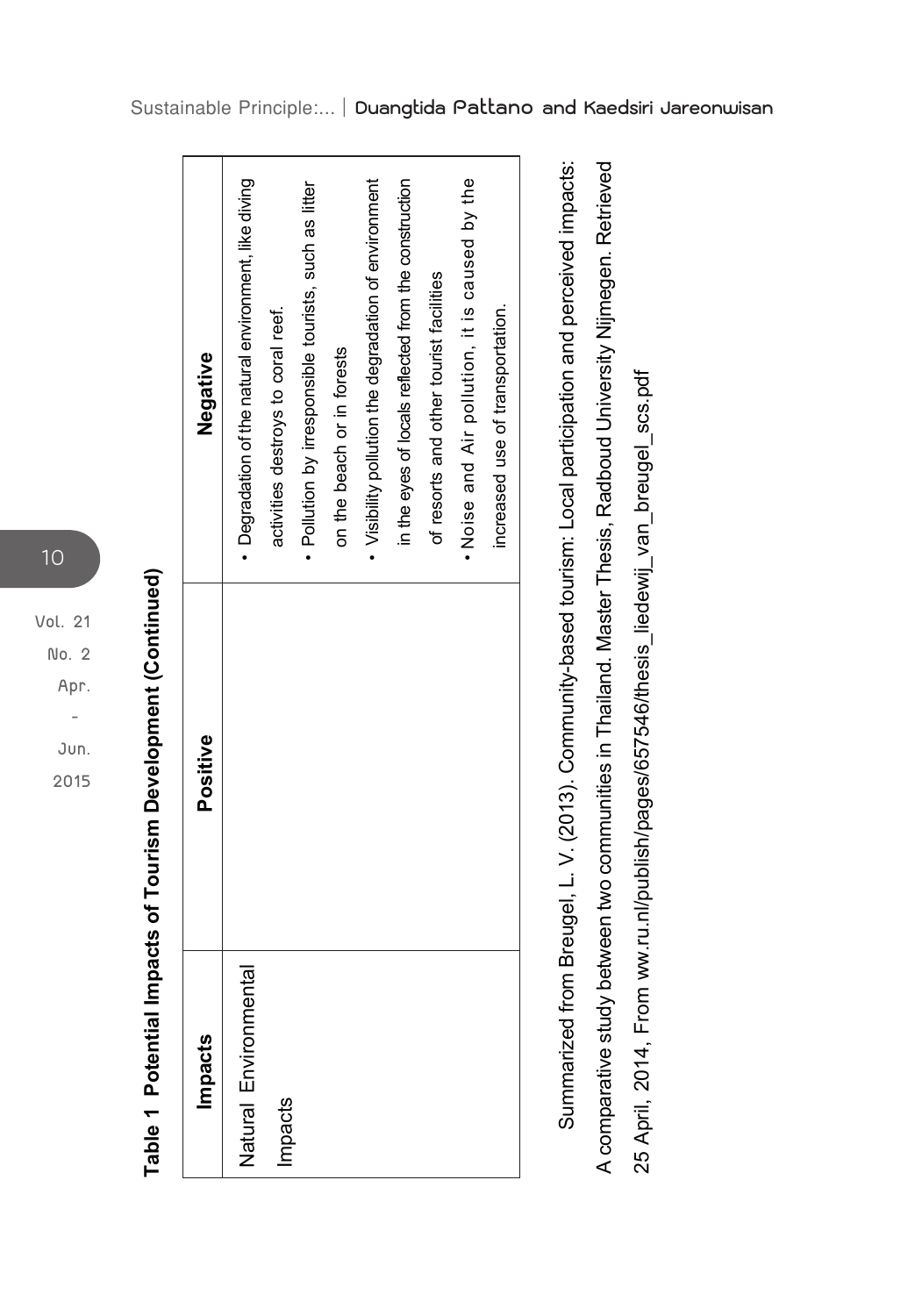resource allocation to each generation. Furthermore, the environment, the economy, and society are highlighted in the Brundland Report as the primary components of sustainable development (WCED, 1987). Additionally, Drexhage and Murphy (2010) discussed the implementation of sustainable practices and the consequences of economic, social and environmental impact.

From the Final Report of World Ecotourism Summit at Quebec City in Canada, the sustainability challenge in ecotourism policy and planning had been denoted as one of the four main discussion themes for the International Year of Ecotourism and for the Summit (World Tourism Organization and the United Nations Environment Programme, 2002). Likewise, Pakdeepinit (2007) mentioned three facets of the sustainability concept: resources and environment conservation, benefits to local people, and local needs and participation. He also stated in his paper that the trend towards global sustainable development has influenced tourism development and shifted from a quantitative to qualitative perspective.

Responding to consumer demand results in economic benefits and the appeal in tourist destinations can be a determining factor for holidaymakers (Page, 2011). While tourism consumes the environmental resources of each destination, Page (2011) mentioned the challenge of balancing tourism demand and supply, and the future effects from unplanned tourism. Hence, he remarked that sustainability should be considered in terms of tourism and planning. George, Mair and Reid (2009) noted that tourism in rural areas should be in small scale enterprises compatible with the nature, heritage, and traditions (cited in Siparcha, W. and Hannam, K, 2011).

**ปีที่ 21 ฉบับที่ 2 เม.ย. - มิ.ย. 2558**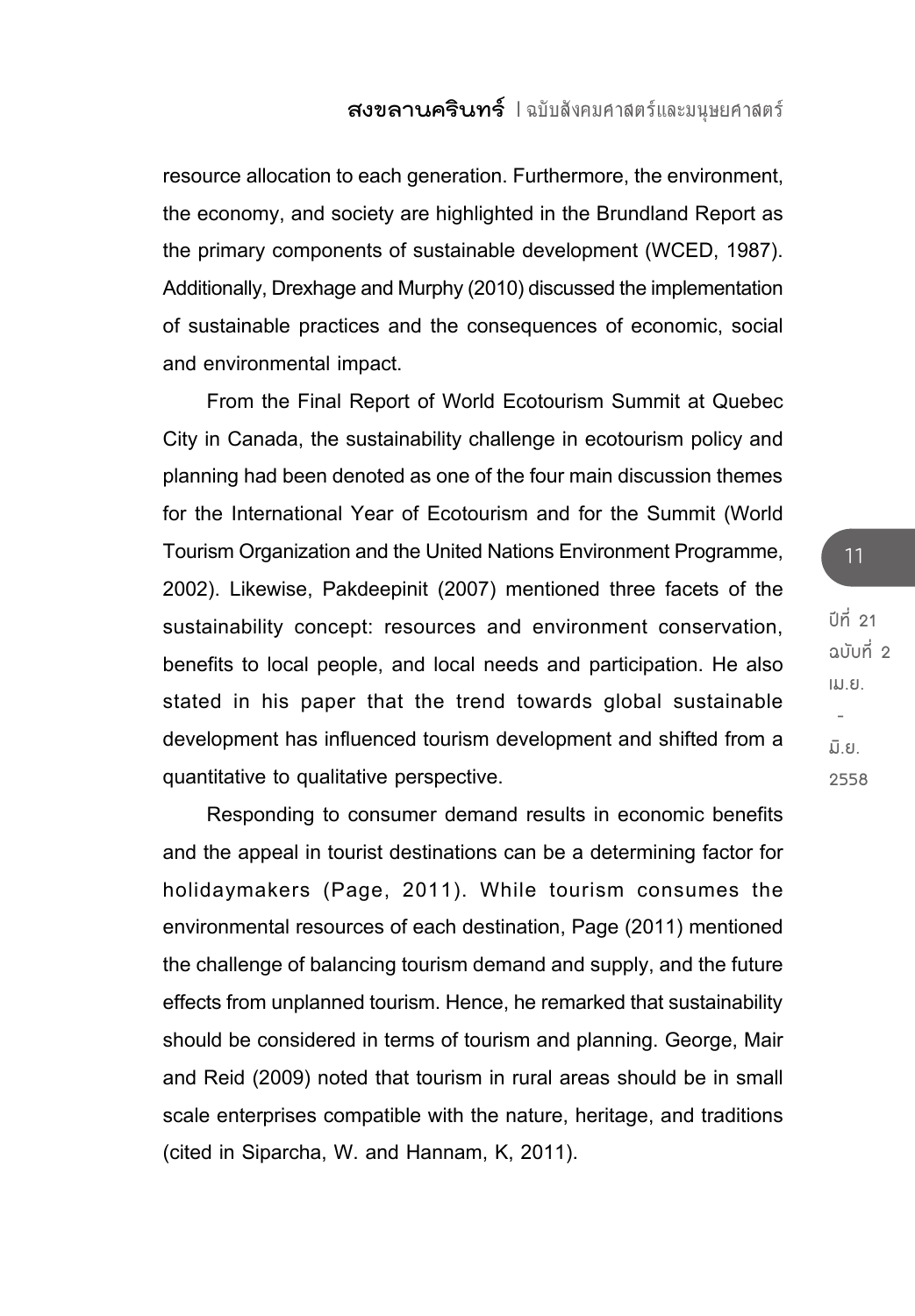While the issue of sustainability has been discussed for over 20 years, progress in implementation of some practices has been found inadequate: for instance, exploitation of natural resources, threatened local biodiversity, and proper political stewardship. Likewise, not only has the awareness of suitable resource utilization been mentioned under the principle of sustainability, but also the significance of involvement of local authorities is highlighted in Local Agenda 21 policy on sustainable development in tourism practice (Jackson and Morpeth, 1999). Sustainability is seen not just as a reactive response in the drive towards tourism development; rather, it can be considered as a proactive approach to generate advantages for society and the economy, and to reduce the impact on nature, culture and the environment. Its aim is not to stop or limit tourism growth: rather. to find an appropriate balance between development and conservation. In Thailand, some places are destinations of mass tourism while other areas have planned to avoid mass visitation and to remain sustainable destinations.

### **Homestay Tourism in Thailand**

Homestay tourism has been implemented to reduce the poverty of local people while catering to a number of tourists in this niche market. Kontogeorgopoulos et al. (2013) state that the meaning of homestay is the process of commercializing one's home in order to utilize resident space for profitable purpose. Likewise, Lynch (2003, p.30) mentions that 'homestay is a type of accommodation where visitors or guests pay directly to stay in private homes, where interaction takes place to a greater or lesser degree with a host and/or family

**Vol. 21 No. 2**

12

 **Jun. 2015**

 **Apr. -**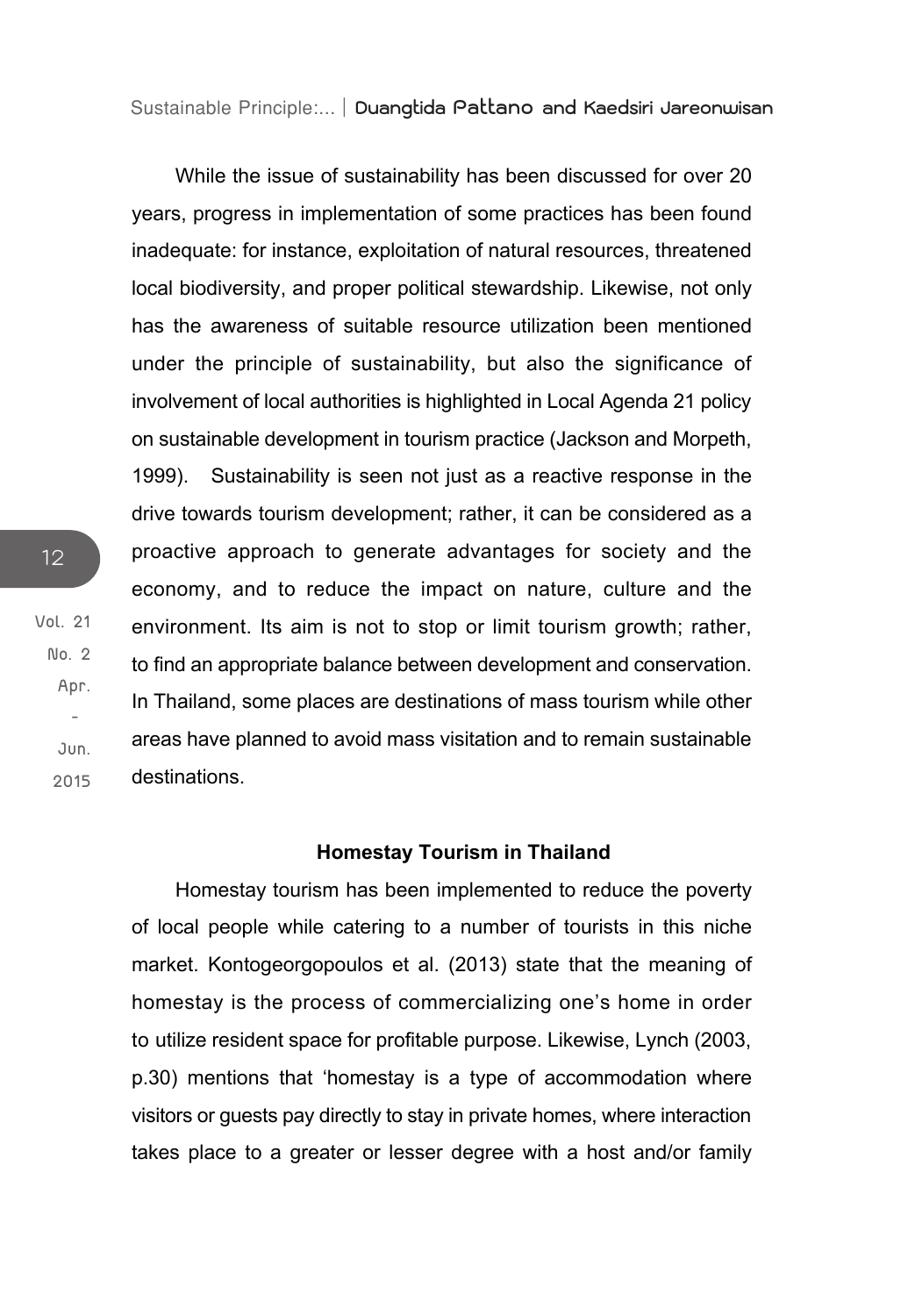who usually live upon the premises and with whom public space is shared to a greater and lesser degree" (cited in Siparcha and Hannam, n.d.). Scope of this type of tourism is not just in the operation of accommodation but also is the interaction with the local people, environment and culture. Experiencing and learning traditional lifestyles through close interaction and exchange with the host family includes partaking in some of the host family's daily activities are opportunities available to the visitors in the homestay experience (Boonratana, 2010)

The Eighth National Economic and Social Development Plan (1997-2001) placed "people" at the center of Thailand's national development plan, and was continued into the Eleventh National Economic and Social Development Plan (2012-2016), even more challenging for the development of Thailand given global changes and internal fluctuations. Thus, this plan focuses on "balanced development" in all aspects, especially the importance of the role of local community by contributing and creating income continuously within the community (National Economic and Social Development Board, 2012). Furthermore, with the strenuous efforts of the Thai government and TAT, various tourism forms and marketing activities in the local communities have been promoted, for example, Community-based Tourism (CBT) promoted by the Amazing Thailand Campaign during 1998-1999, including homestay, under the "The Long Stay, Home Stay" project, jointly developed by the Ministry of Tourism and Sport (MOTS) and Ministry of Interior, which was launched in December 2005 to encourage visitors to prolong their stay in Thailand (Satarat, 2010).

Since 2004, homestays in Thailand have become commonplace

**ปีที่ 21 ฉบับที่ 2 เม.ย. - มิ.ย. 2558**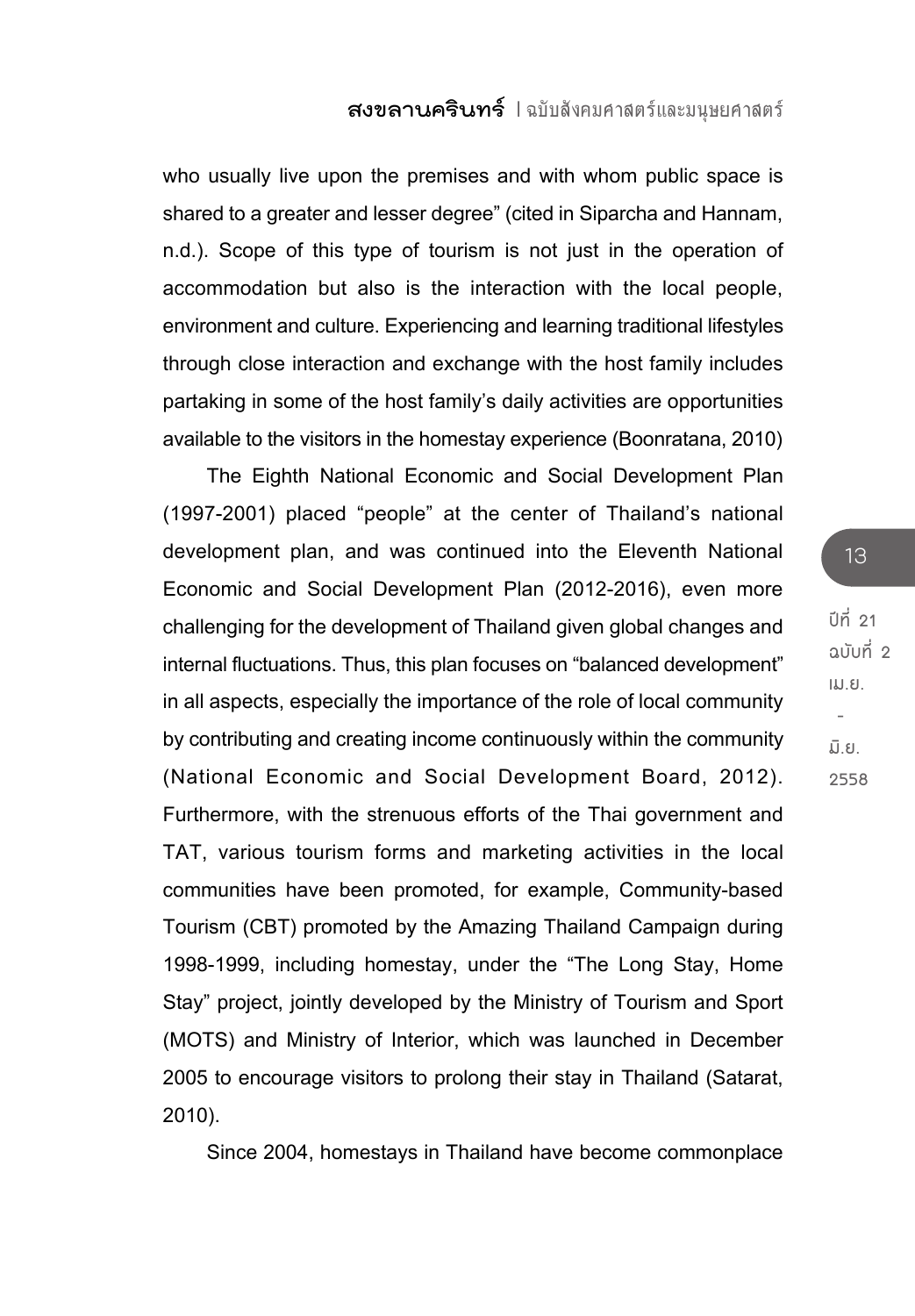in the tourism industry, and the number of standard homestays have been continuously increasing from 98 villages in 2004-2009 (Anonymous, 2007 cited in Seubsamarn, 2009). Evidently, approximately 400 communities in Thailand have offered homestay accommodation (Sararat, 2010) while only 151 had received official MOTS Homestay certification by 2011 with the amount of THB 85,432 or \$2,916 per year income (Suansri & Richards, 2013 claimed in Kontogeorgopoulos et al, 2013).

In the Thai Press Release, by 2015 ASEAN countries will implement a road map to achieve tourism goals of the ASEAN Economic Community, including the setting up of the ASEAN Homestay Standard. Consequently, the Department of Tourism (DOT) needs to oversee and further develop the homestay standard in Thailand responding to the larger number of tourists travelling to ASEAN countries estimated to be around 120 million people in 2015 (Thai Press Release, 2013).

Conversely, some issues remain a challenge as to homestays in Thailand can reach the established ASEAN Homestay Standard. For example, the many negative consequences that are pointed out indicate a lack of understanding of the concept of homestay (Siparcha and Hannam, n.d.) while safety and security are mentioned as the most influential factors for the decision to visit a particular homestay (Saraithong & Chancharoenchai, 2010). In Thailand, many communities carry out tourism planning but some do not. While rooms for visitors or tourists are provided through homestays, greater involvement is greatly needed from the bottom level to the highest level of administration. In addition, homestays are managed in various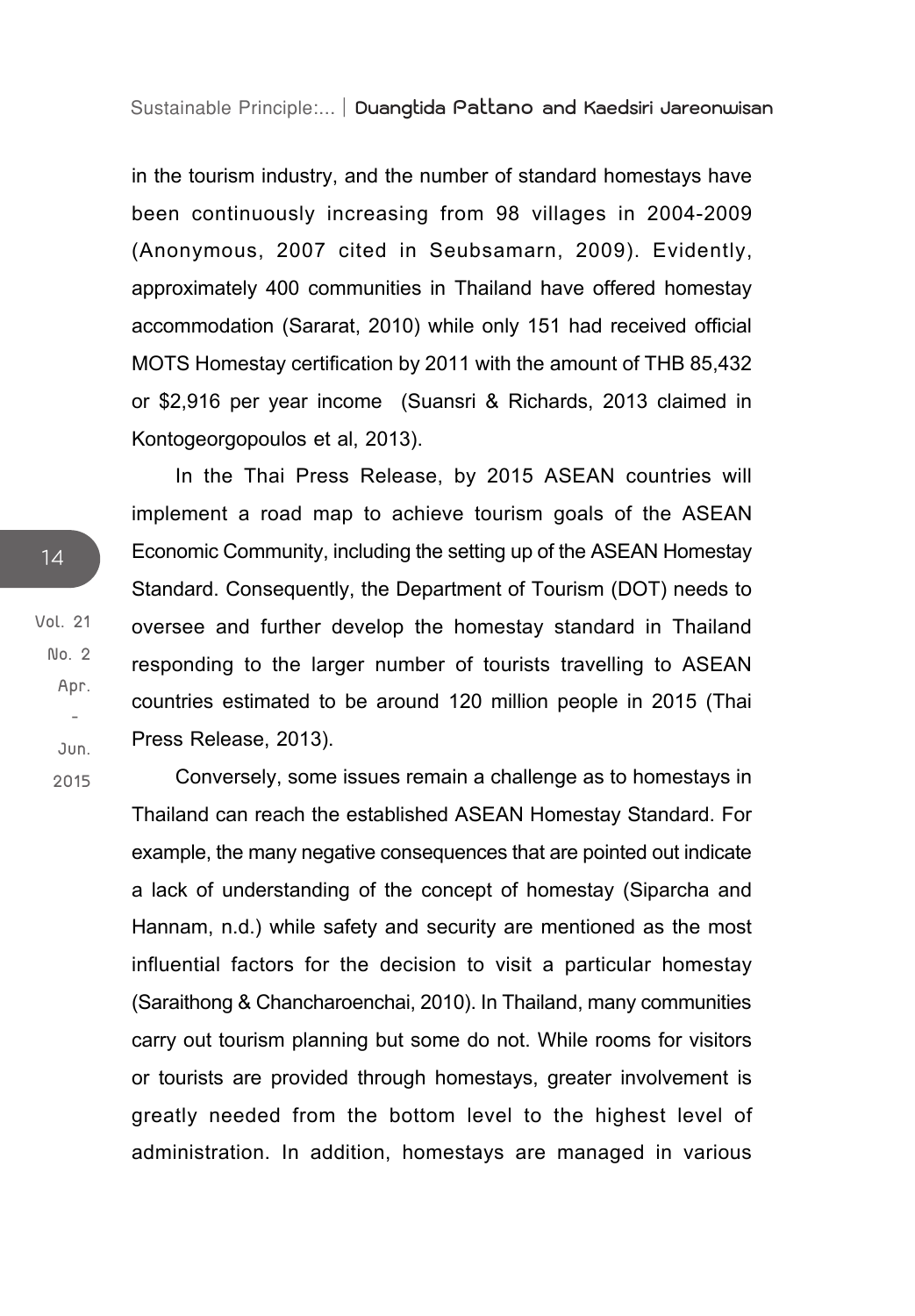communities in diverse environments, cultures and values and follow different development plans. Therefore, how homestay tourism in Thailand applies principles of sustainability and contribute towards community development should receive closer attention.

### **Good practices in Homestay Tourism**

As noted by Thaochalee, Laoakkha, and Panthachai (2011), some unsuccessful villages have failed due to various aspects, such as providing poor facilities, a lack of adequate service, a lack of organizational structure, poor personnel management, and a lack of publicity for the program. Consequently, few tourists visit such communities. Therefore, five good practices will be cited in this paper to suggest how to foster greater sustainability in homestay tourism sustainability:

## **1. Encouraging local community participation, acceptance and building leadership**

The importance of the local community in taking part in the tourism framework is obviously acknowledged. The 1992 Rio Earth Summit which focuses on Local Agenda 21 (LA 21) policy, particularly Chapter 28, emphasizes the participatory processes in the tourism industry involving the local communities (Jackson and Morpeth, 1999). Lo, Songan, and Mohamad (2013) cited that local community participation, involvement and sharing opinion are critical elements for rural tourism development at each destination. Likewish, Gu and Wong (n.d.) acknowledged community participation for success in tourism planning. In addition, Samala (2007) highlighted the importance of homestay management of both leadership in such communities and

**ปีที่ 21 ฉบับที่ 2 เม.ย. - มิ.ย. 2558**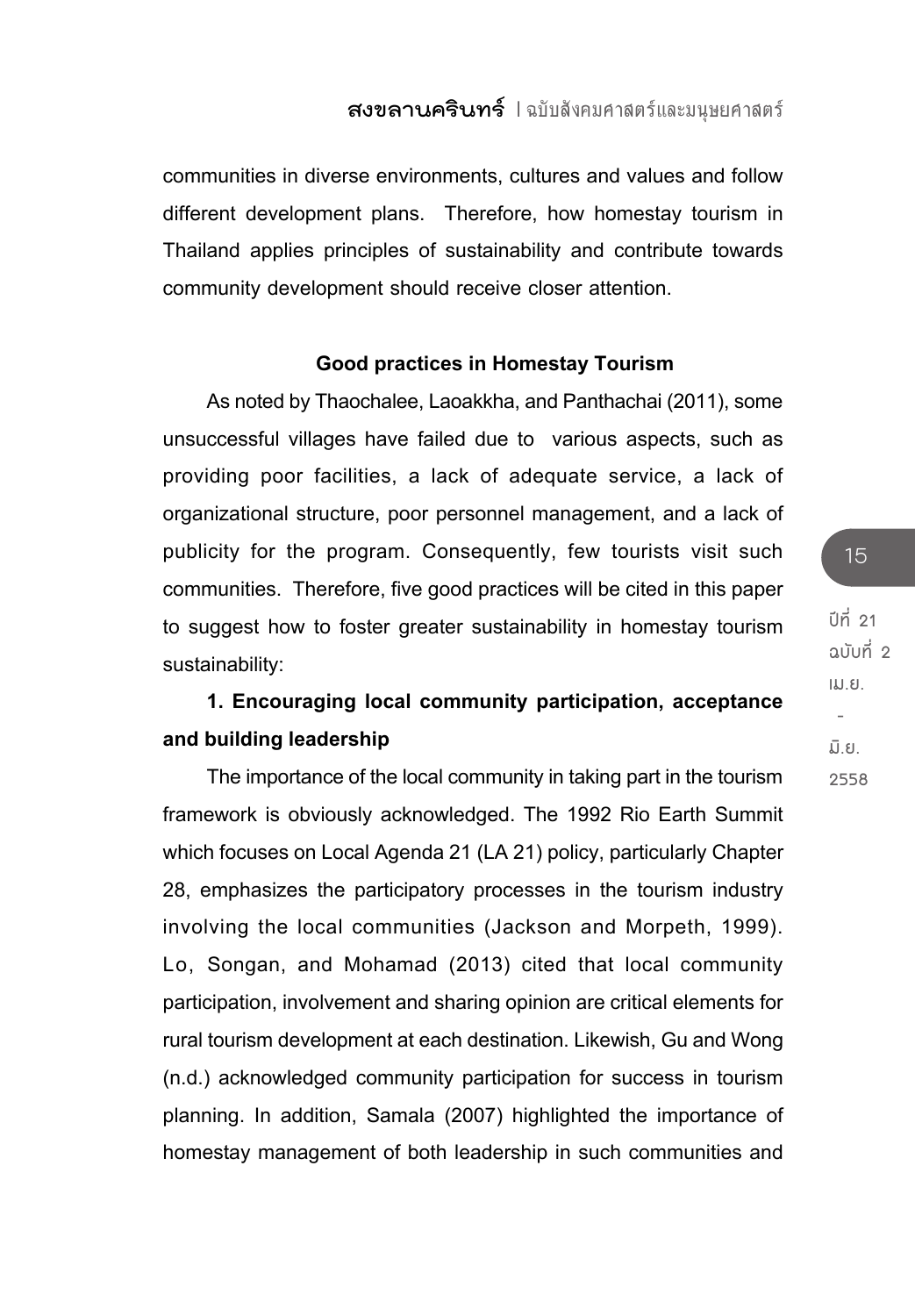community participation. Moreover, Pakdeepinit (2007) summed up a participatory model of tourism management of four dimensions<sup>®</sup> decision making, implementation, benefit sharing, and evaluation.

In the past, Thai tourism management was top down. Plans and policies were imposed from the outside so the people in the community could not participate in decision-making and management. They could not organize nor integrate local tourism for sustainability (Juladalai, et al., 2008). The need to foster community involvement with respect to the need and the rights of local people with their participation is an imperative for tourism development (Pakdeepinit, 2007). This author also mentioned participatory activities, for instance seminars and sharing experiences to create cooperation and coordination and to solve public problems or damages caused by tourism activities like garbage, degraded environment, water shortage and waste while most of benefits go to operators and tourists. Sustainable tourism development with a sense of ownership of local community can reflect how they love, take care of, depend on and utilize tourism resources (Pakdeepinit, 2007 claim to Tauphon 2000). The local people or host knows well about their assets and resources, and they are the key in the process of planning and making decisions.

Furthermore, Murphy (1985) highlighted that tourism development and planning should rely on the goodwill and cooperation of the local inhabitants which consider the local aspirations and capabilities to enhance the potential outcomes. Doxey (1975) discussed that the stage of tourism development can change the attitude of locals toward tourists from first welcoming, apathy, annoyance and finally aggression,(claimed in Breugel, 2013). He explained that more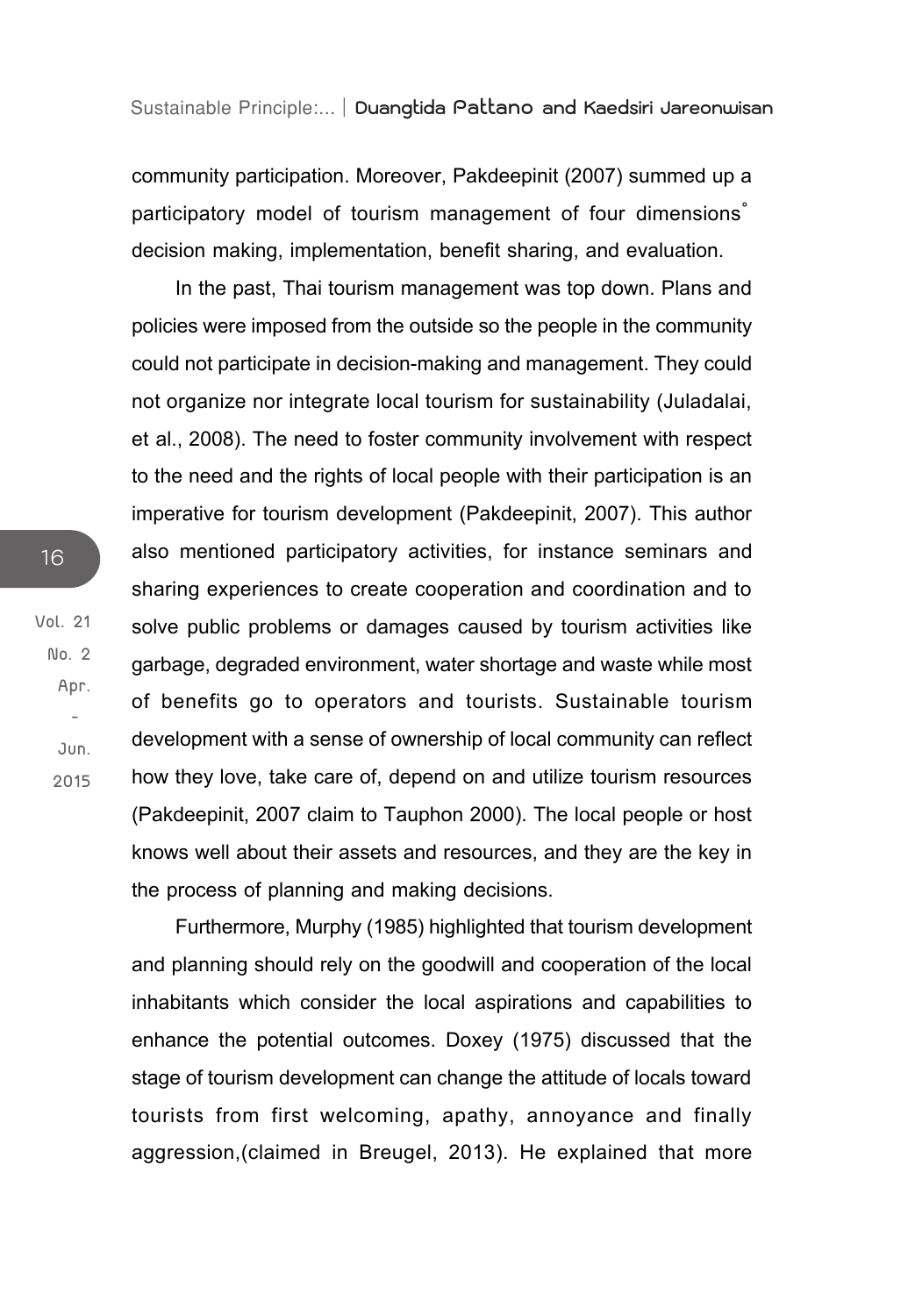developed tourist destinations may cause irritation. Inbakaran and Jackson (2005) suggested that the residents' attitudes, such as rudeness of the locals, will have an effect on future tourism development in such places. Hosts having different views of what is beneficial to their community and to themselves from tourism activities can cause conflict within the community itself and destruct the industry shortly afterwards. The more villagers possess positive attitudes and understanding of tourism and homestay context, the more offensive problems may decrease (Siparcha and Hannam, n.d.).

The above-mentioned subjects indicate e important role of the local leader who can take a leading role within the community by calling for meetings and working towards achieving a model of agreement amongst themselves and other relevant outsiders. Studies show that the community should consider the costs and benefits of tourism for their own region. A highly developed tourism plan is complicated; thus, the leader is a vital organizer to try to involve as many locals as possible in all practices. Inevitably, the criteria of tourism development planning should be done through a bottom-up approach with community participation. It should follow the theme of PDCA (Plan Do Check Act). This will facilitate the opportunity for local communities to take part and realize how tourism development is important to their localality and how it should be effectively organized.

**2. Creating relationships between host and other stakeholders into collaborative process** 

Achieving success in home stay tourism and working within the local community itself is not a single, one-time event. Even though the host communities are acquainted with their resources and hold **ปีที่ 21 ฉบับที่ 2 เม.ย. - มิ.ย. 2558**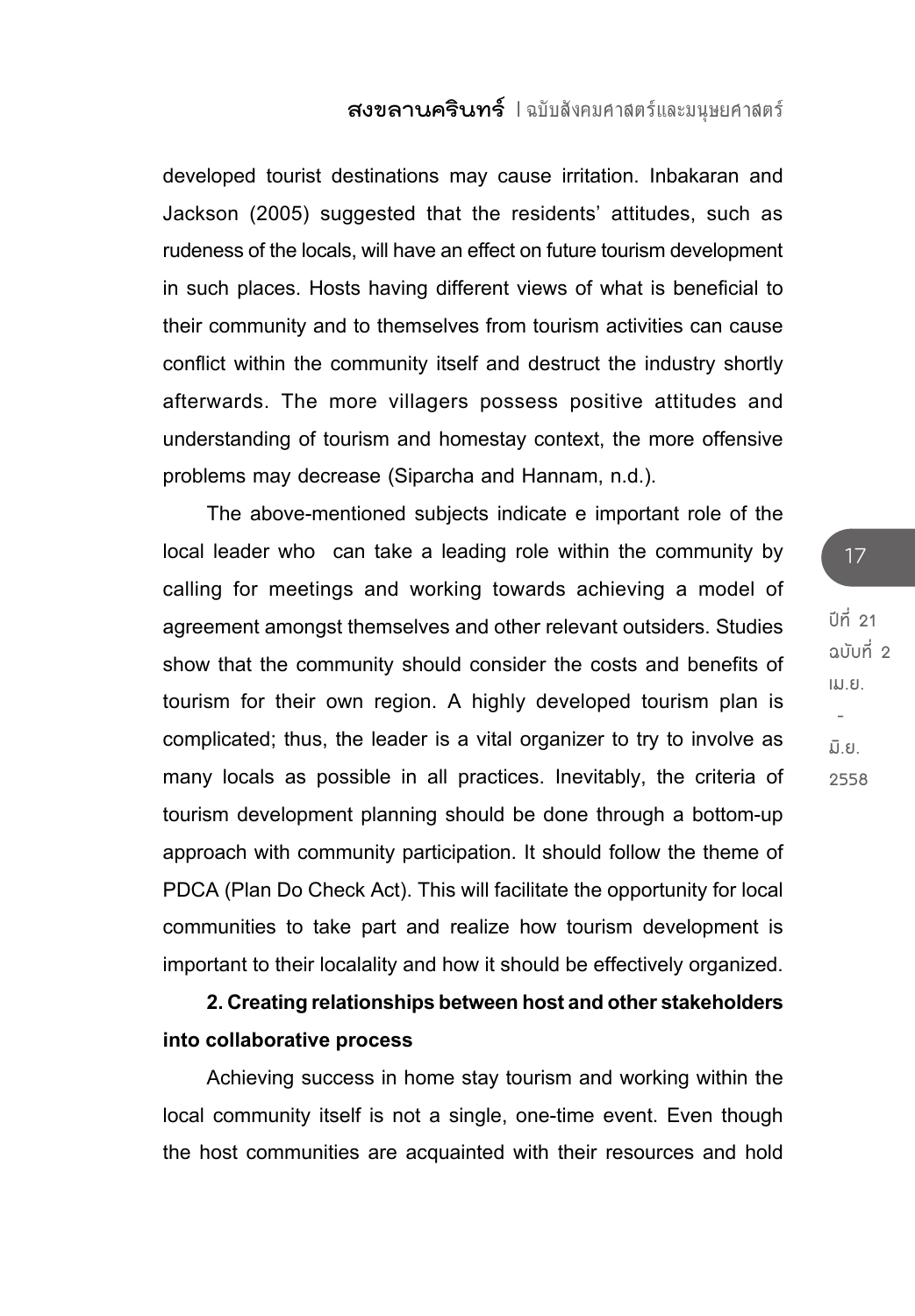the main responsibility in home stay tourism, they need a lot of help from outsiders; those who provide publicity and other private tourism stakeholders. The hosts need to work along with other partners within a reciprocal process (Thongsrikate, 2006). Building relationships will be a good catalyst for action and a platform for effective communication among stakeholders who are committed to adopting good tourism development practices.

Gu and Wong (2010) described the conflict between the multistakeholders and local homestay operators with contrary interests in the coastal area of China for the use of resources and beach management. On the other hand, Bauer (2008) discussed his experience as a tour guide in Antarctica of best practices in Antractica tourism that emerged from the close cooperation between tour operators, cruise companies, governments, guides and tourists. In addition, Inbakaran and Jackson (2005) compared formulated a tourism plan with other normal business plans suggesting that allied sectors should pay closer attention to working together with local communities. The finding of Byrd and Gustke (2007) revealed that "differing perceptions of the impact of tourism requires communication between all community stakeholders: residents, business owners, tourists and government officials". The authors also emphasized that the tourism development would fail if there was lack of stakeholder participation. Alternatively, due to lack of knowledge and experience, and some skill shortages such as communication skills and customer service skills in the hospitality industry, the local communities require training from professionals and working together to prevent unplanned tourism development (Dewhurst, H., Dewhurst, P. and Livesey, R.,2006).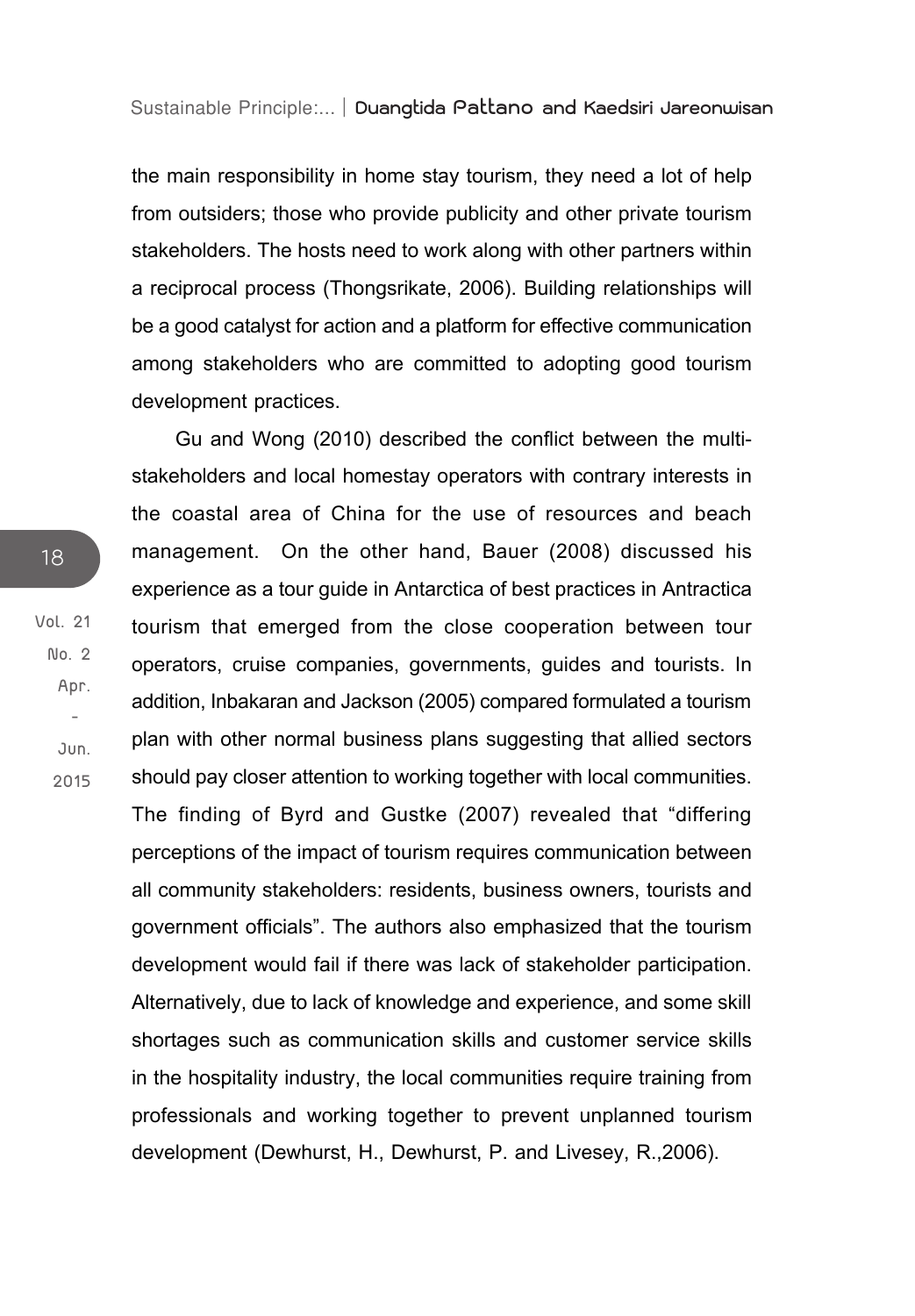A good example of the role played in Thai tourism by a leading university stakeholder is Suranaree University of Technology (SUT), which has been ready to help in assessing existing knowledge and competencies. The SUT Newsletter (2003) published a report of the success of Suranaree University of Technology (SUT) being a participant in building and developing the initial model of homestay at Ban Bu Tai community, Wang Nam Kheo district. Under the government's policy, preservation and development of the residential area is a very critical concern. Becoming aware of the great potential of geography, natural resources with community interest, the university noticed the strengths and opportunities to upgrade local values within the community itself such as marketing perception, agriculture production process, language practice and hospitality management. Till now, the community can well carry on all sustainable practices itself in the model of homestay tourism.

While the local community can assess what they have, what they still need to know, and how to achieve what is needed, they need the support for a comprehensive assessment of both the area's technical and non-technical aspects. Significantly, public sector agencies, such as the Thai government, Tourism Authority of Thailand, local administrators, regional officials, and educational institutions are certainly pertinent. Likewise, the private sector, for instance tour operators, travel agencies, tour guides, and the press are relevant. Training programs and short-term courses, such as tour guide, English communication, service provision, restaurant management, hygiene and so on, should be provided for the local people's careers.

## **ปีที่ 21 ฉบับที่ 2 เม.ย. - มิ.ย. 2558**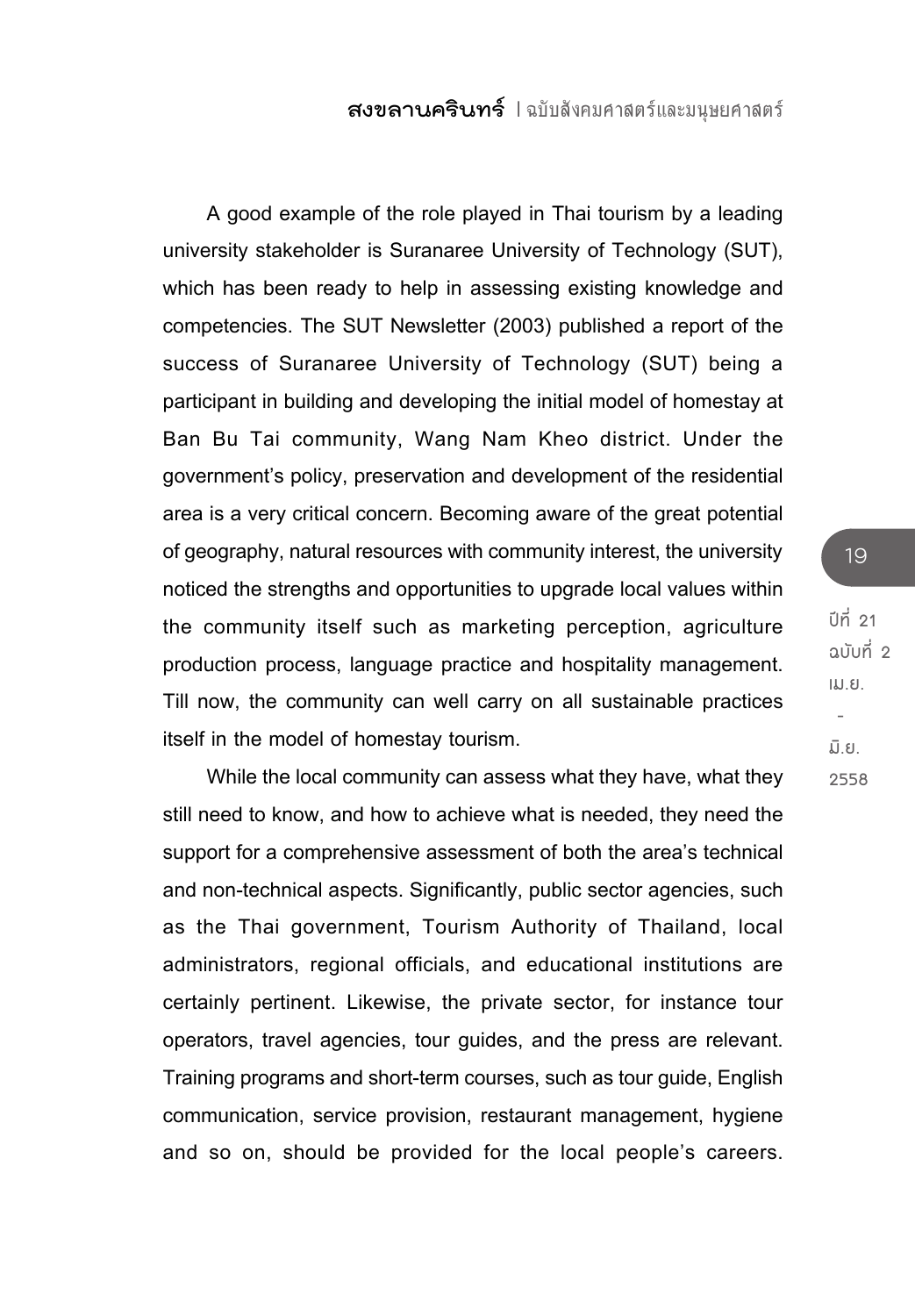Furthermore, several required skills in finance and hospitality management are fundamental for local needs and progress in tourism. Notably, tourism stakeholders need to be interlinked and interdependent for long term development, not just in the short term.

**3. Managing and developing the area compatible with the local ecology.**

While the tourism growth is perceived as an economic opportunity for a larger number of tourists and for increased spending, it also has the potential to create negative impact on the natural surroundings. As environmental issues become more and more widespread, it is important to answer how homestay tourism will meet the tourists' needs while at the same time assuming environmental responsibility. Page (2011) discussed the impact of tourism in different dimensions especially the environmental aspect. Furthermore, Page enumerated physical evidence of actual and potential risks identified from the following tourism activities (2011):

- increased litter and rubbish disposal,

- accelerated degradation of tourist landing sites,
- growing marine pollution from fuel spillages, sewage dumping, and contamination of the environment,

- disturbance of wildlife through tourist viewing

Importantly, raising environmental awareness can facilitate the tourism destination becoming more sustainable in the long run. How to design and manage service facilities for local based accommodation and homestay programs was mentioned for sustainability (World Tourism Organization and the United Nations Environment Programme, 2002). Wherever possible, approaches to minimize environmental

**Vol. 21 No. 2 Apr. - Jun.**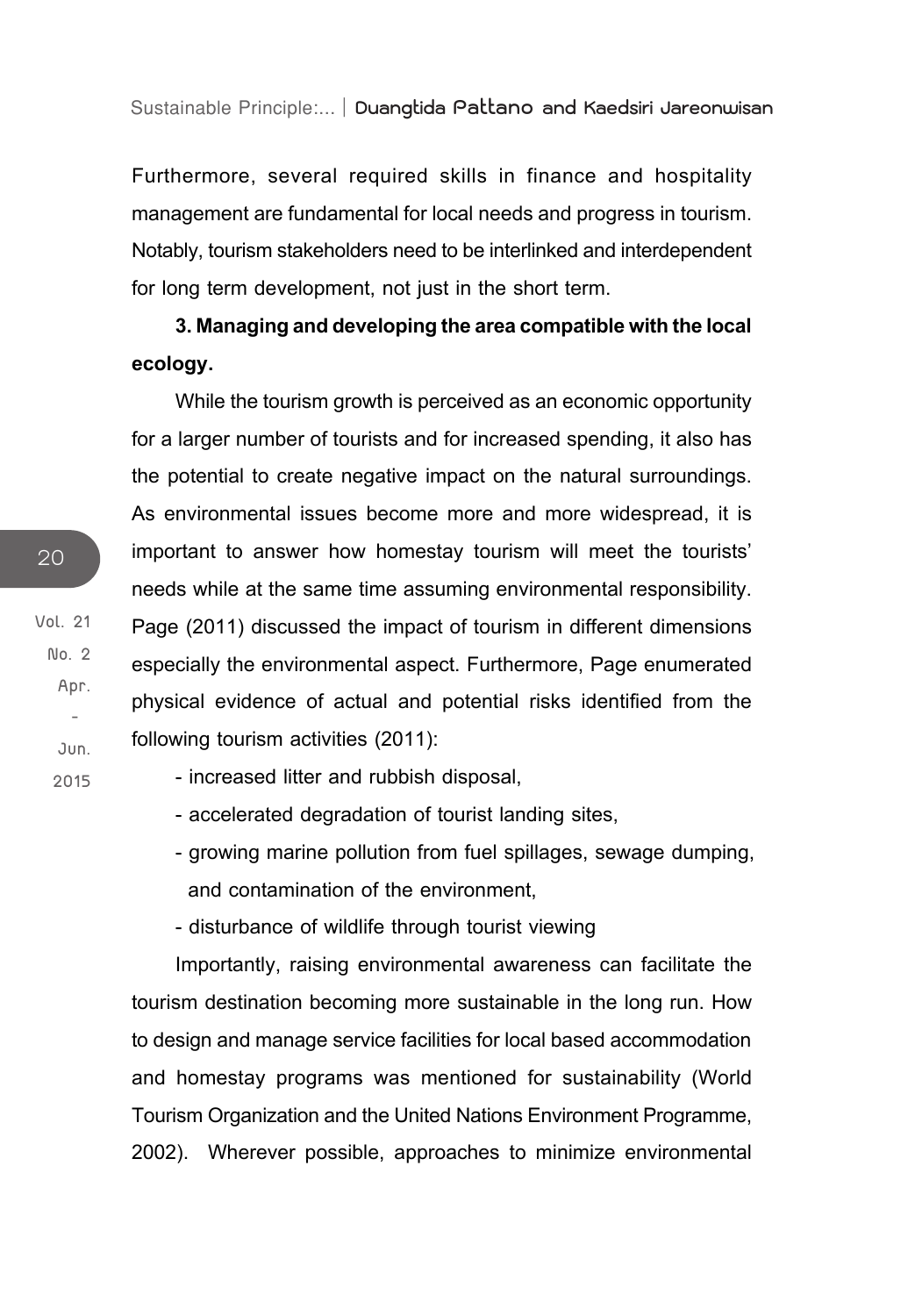impact, for instance, by providing information about the environment and raising awareness among tourists of environmental consequences of their actions, can be applied (United Nations Environment Programme (UNEP), 2001). These measurers can bring people into closer connection with nature and the environment together with reflecting on their behavior and activities, raising greater environmental appreciation, and recognizing the need for added conservation.

Novelli and Benson claimed that the concept of sustainability has evolved to manage natural resources as part of the World Conservation Strategy by the International Union for the Conservation of Nature and Natural Resources (cited in Novelli, 2005). It is quite clear that additional plans and progress need to apply to the model of sustainable tourism in order to achieve a natural balance in preservation and protection issues. If homestay tourism is not properly planned and implemented, it can destroy vegetation, create overcrowding, litter trekking areas, pollute rivers, eliminate open space, create sewage, cause housing problems and ignore the needs and structure of the host community (Goeldner and Ritche, 2006).

A case in point is the establishment of accommodation which is counted as a major tourism product in homestay tourism sector. The Office of Tourism Development in the Ministry of Tourism and Sport in Thailand recommended that suitable styles of tourist accommodation reach sufficient standards of living by focusing on cleanliness and relaxation with comfortable beds and sanitary toilets (Thaochalee, Laoakkha, and Panthachai, 2011). Nonetheless, many local residents renovate their own houses for tourists to stay without such awareness; they just consider the value of money and how much they will earn.

**ปีที่ 21 ฉบับที่ 2 เม.ย. - มิ.ย. 2558**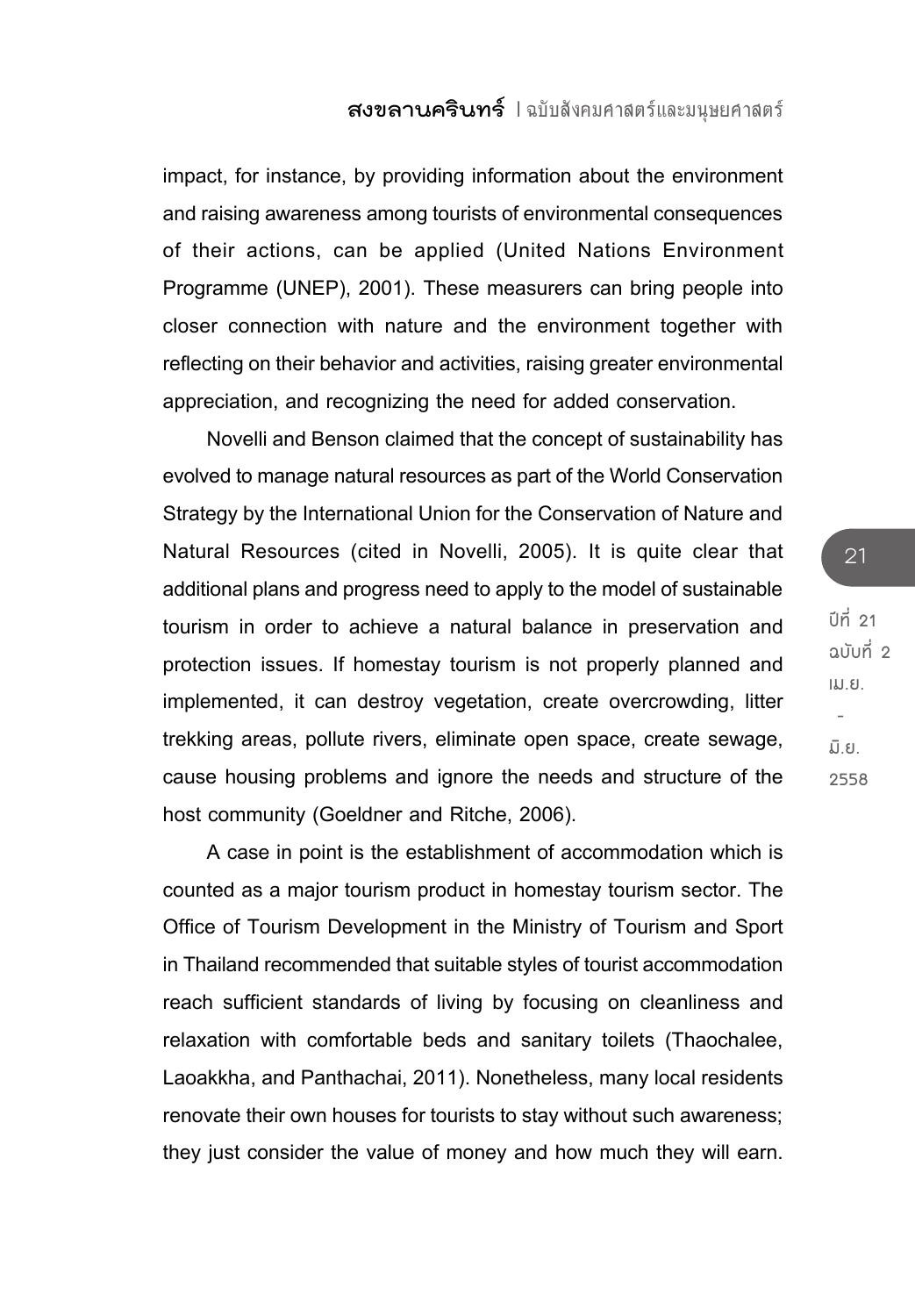Hence, communities need to comprehend the theory of homestay in harmony with the environment and reduce the negative impact within the local area.

In term of saving energy, some houses can be designed by selecting and using appropriate and available materials consistent with sustainable planning policy and local living styles. With locally sourced materials, not only will there be diversification of the local economy, but also it could attract more tourists or visitors.

The World Tourism Organization's the Global Code of Ethics for Tourism (WTO) highlights the significance of tourism development in both tourism infrastructures and activities (Willims, 1999). It is emphasized that both the ecosystems and biodiversity should be preserved and sustained while tourism activities should be controlled. Other infrastructure like transport, residential amenities, communication equipment, and other facilities need to be taken into account within a sustainable framework. Technology and innovation should be carefully considered from the local community. For instance, some communities should promote more sustainable transport alternatives in cooperation with other tourism activities such as rental of bikes, non-engine boats, walking, use of carts and trekking elephants.

In addition, tourism activities in the community should avoid destructive outcomes of traditional living style and the local setting. All activities including jungle trekking, cycling, eating quality local foods, and visiting cultural heritage sites, should be offered as a varied range of tourism related activities by the host community. As evidence of the negative impact from tourism activities is the long tailed boat for watching fireflies at night at Amphawa, Samut Songkhram Province,

**Vol. 21 No. 2 Apr. - Jun. 2015**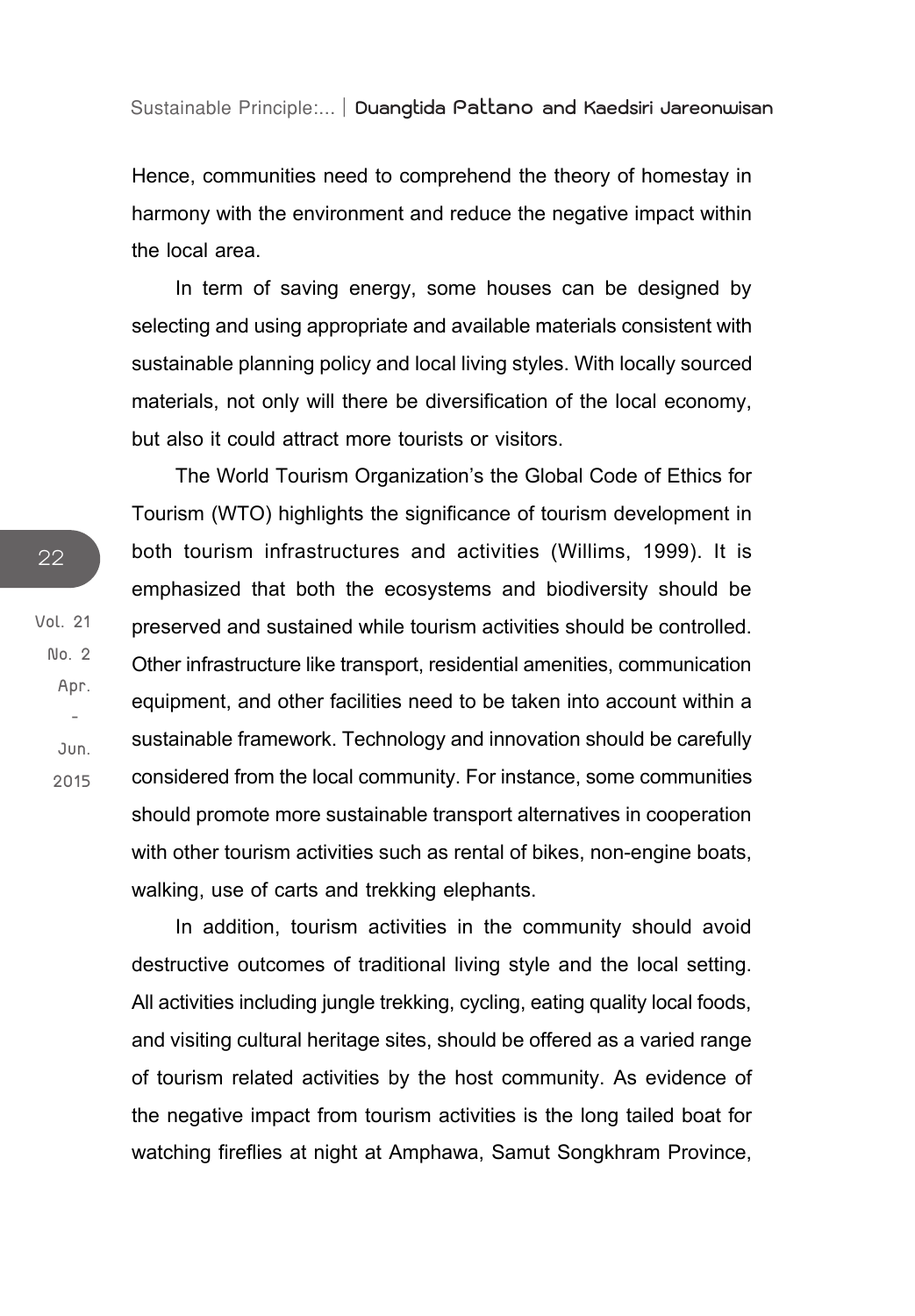Thailand. Wipatayotin (2008) reported in the Bangkok Post that as a result of tourism boom, local people accused boat operators of disturbing fireflies and the local people at night by using their loud boat engines. Consequently, some residents had cut down mangrove trees or Lamphu trees, where the fireflies live, in order to prevent these disturbances near their homes. Moreover, using flashlights at night for watching the fireflies disturbed these insects' basic life cycle. From this situation, it could be seen that these distractions are real issues affecting the environment and homestay tourism development.

More importantly, the disturbance of the ecosystem by the communities should be better controlled and well-planned. Ban Mae Kampong is another good example for preserving the environment, together with upholding the tourist experience by employing a zoning system. Ban Mae Kampong community is divided into three zones: residential zone, agricultural zone, and conservation zone (Satarat, 2010). Hence, the tourist can experience on existing surrounding locale with the awareness of the love of nature.

### **4. Promoting and maintaining culture and tradition**

Homestay tourism is not only about tourist attractions, food and beverage, security, entertainment including accommodation as people commonly understand but also showcases the value of local communities in their traditional life style, unique rituals, and their meaningful customs. How locals live, think and interact with their local surrounding can be a powerful attraction to travelers (Edgell, et al. 2008).

Based on the idea of homestay tourism, rooms and facilities should be provided for the basic needs of the tourists while conserving **ปีที่ 21 ฉบับที่ 2 เม.ย. - มิ.ย. 2558**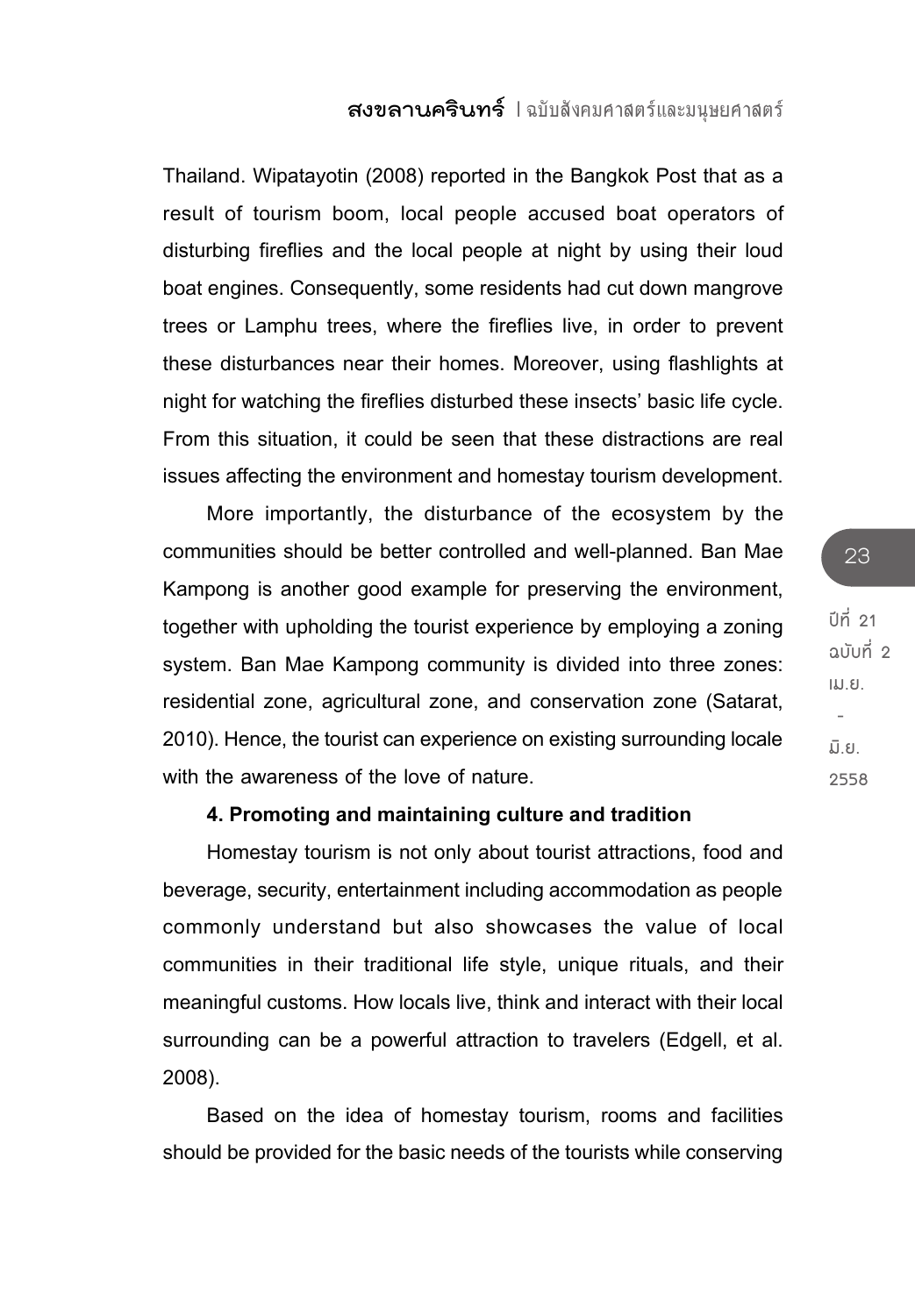the traditional way of life. For example, in Ban Khok Kong in Kalasin Province, most accommodation is built by using locally mixed materials with timber and brick and are one-storey houses on the stilts the same as normal rural Isan homes. Not only does it cultivate the traditional way of living, but it also helps to diminish financial risk. Security and sanitation are needed, while enlarging the kitchen and luxury decorations are redundant (Pipatanayothapong, 2004).

Thaochalee, Laoakkha and Panthachai (2011) found in their research that setting some rules, for example, prohibiting immodest clothes, forbidding expression of sexuality and banning the use of drugs, have been set for visitors to avoid some problems and to protect the local culture and their tradition. Importantly, they highlighted that some traditional cultural practices such as Rice Offering for returning visitors or 'Hospitality with a Warm Smile' campaign can be a shared experience between visitors and home owners (2011). Likewise, Ban Bo Jed Look in the south of Thailand, a Muslim community, while accepting cross-cultural tourists, maintain their ethnic traditions, thus the use of drugs and drinking of alcohol are banned.

There is quite a range of aspects related to the importance and value of cultural items, beliefs, artifacts, and practices as tourism products. Notably, both the quality and authenticity in tourism were emphasized in the Final Report of World Ecotourism Summit at Quebec City in Canada (World Tourism Organization and the United Nations Environment Programme, 2002). Quality was explained as learning what the customers wants and needs while authenticity was expressed as "Authenticity is about meeting a visitor's aspiration of seeing the real thing while respecting the sensitivities of local communities and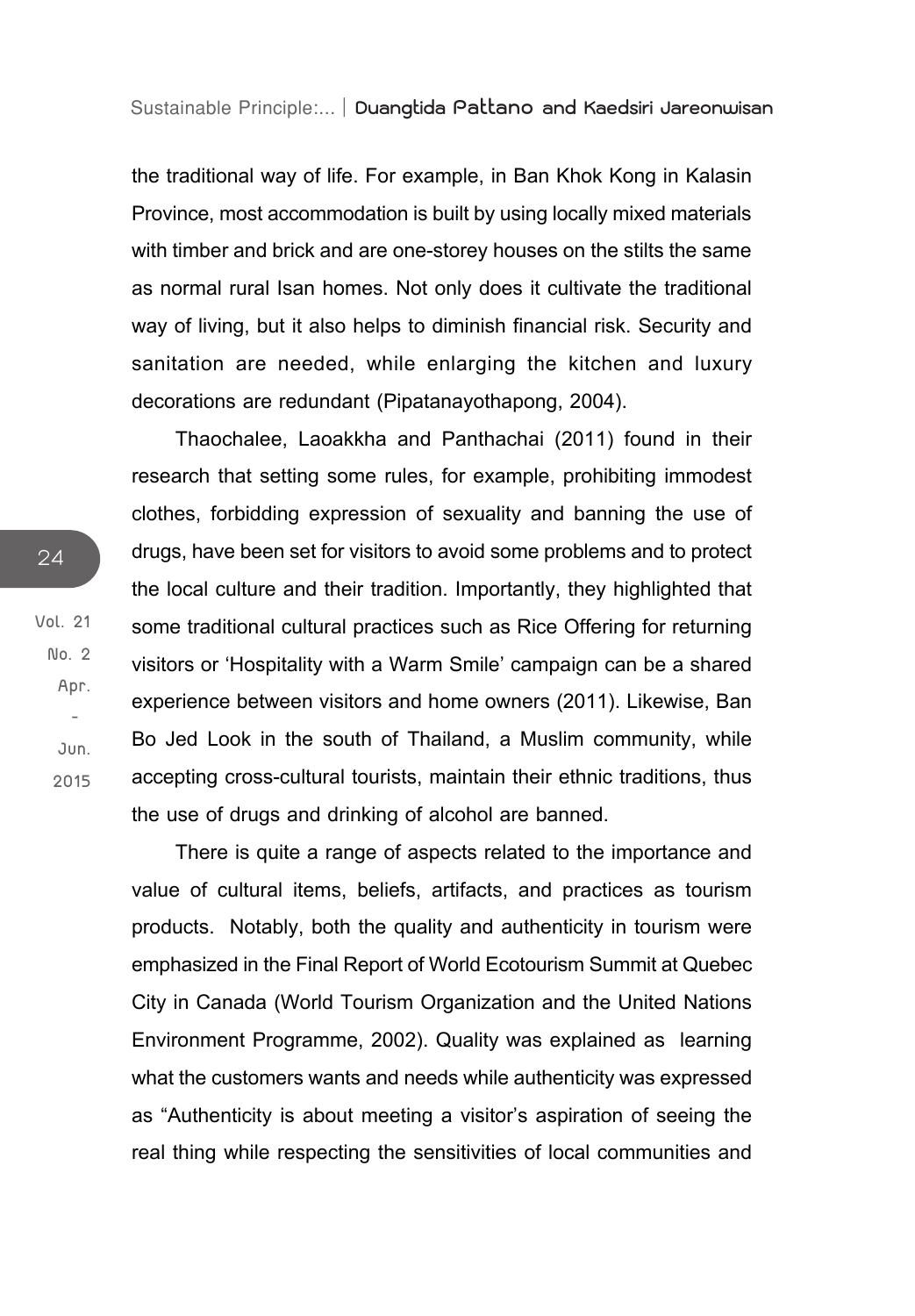environments." Boonratana (2010) highlighted that the host communities should maintain a traditional way of life and culture to attract the tourists. Bauer (2008) proposed that respecting culture, heritage and customs will bring into being good practices in tourism. With high tourist demand, some communities pay more attention to satisfy tourists' needs than to practicing their traditional customs. Unfortunately, some locals do not take into account traditional and cultural observances. Some of them adapt their older traditions into new forms in order to meet the tourists' needs, just to save time or respond to visiting frequency. Consequently, as culture and tradition are very sensitive, they can be changed and modified unknowingly. If the tourism product, as the key motivation, is not authentic, becomes degraded and spoiled, how can the reliability of the product continue to encourage a continual flow of visitors or tourists? Without a doubt, the deterioration of culture, lifestyle, and values will make the tourist less motivated to visit such destinations.

#### **5. Carrying capacity**

In general, most homestays are established as a small scale enterprise, with basic infrastructure and facilities adequate to serve the tourists' needs. When tourism in such areas booms, there will be a greater number of tourists continuously visiting. Correspondingly, some areas are not designed to accommodate large number of visitors or vehicles, or both, causing congestion or crowding (Edgell, 2008). Edgell also mentions because of tourism congestion, the quality of the tourism experience can be lessened with over capacity or lack of carrying capacity in such tourist destinations.

**ปีที่ 21 ฉบับที่ 2 เม.ย. - มิ.ย. 2558**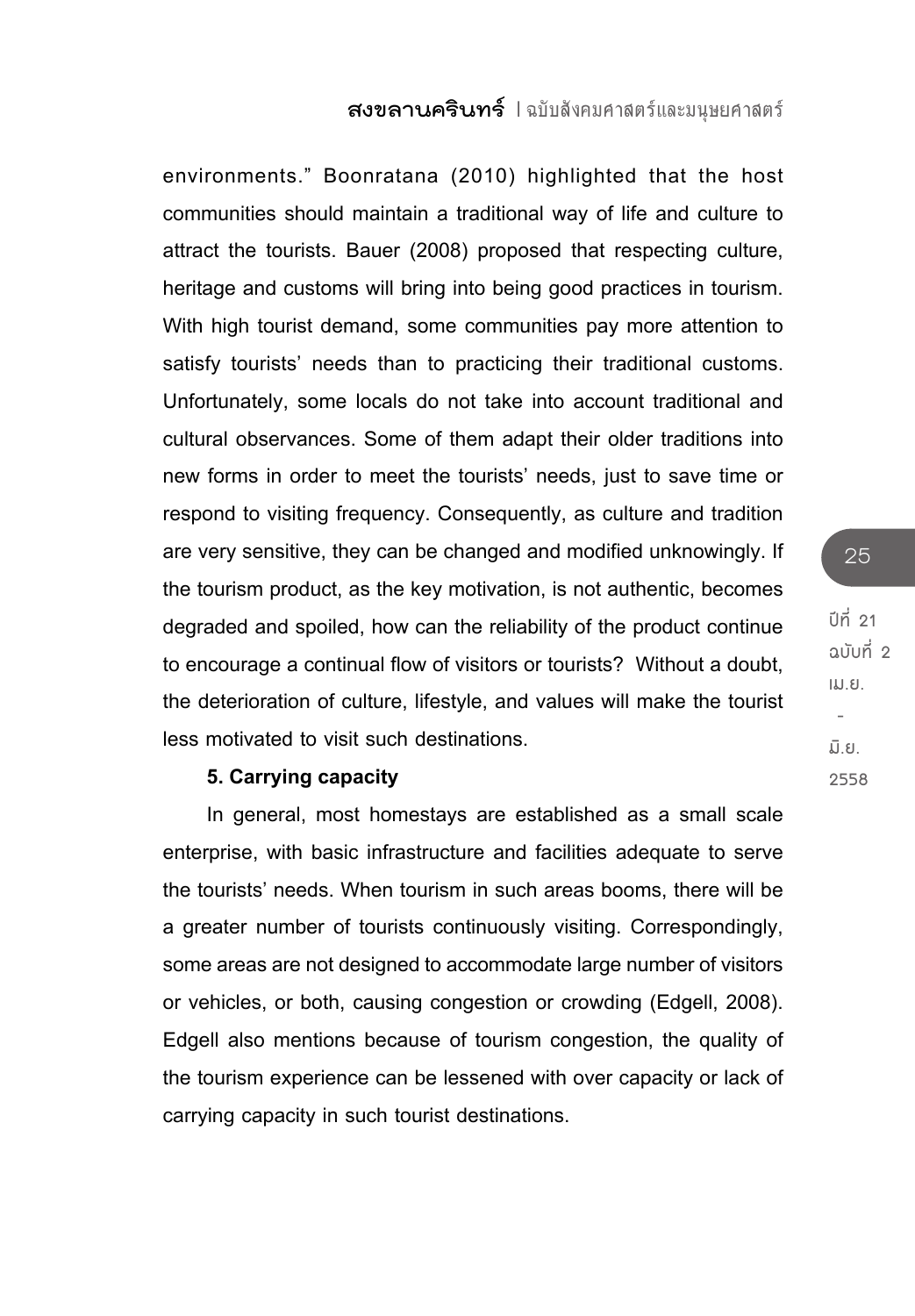A number of definitions of carrying capacity have been suggested. The World Tourism Organization proposes the definition of the carrying capacity as "The maximum number of people that may visit a tourist destination at the same time, without causing destruction of the physical, economic, socio-cultural environment and an unacceptable decrease in the quality of visitors' satisfaction." (UNEP/MAP/PAP, 1997). Middleton and Hawkins Chamberlain (1997) suggested that Tourism Carrying Capacity (TCC) can be understood as  $\mathfrak{N}$ ...the level of human activity an area can accommodate without the area deteriorating, the resident community being adversely affected or the quality of visitors experience declinings. (cited on the website of http:// www.biodiversity.ru/coastlearn/tourism-eng/con\_capacity.html).

Likewise, Goeldner and Ritche (2006) defined the carrying capacity as "the maximum amount of development, use, growth, or change that a site can endure without an unacceptable alteration in the physical environment, the community's social fabric, and the local economy and without an unacceptable decline in the quality of experience by the visitor."

Jovicic and Dragin (2008) offered the similar explanation of carrying capacity. These authors also mentioned five characteristics of destinations affecting the carrying capacity: (1) Natural Geographic characteristic and process, (2) Economic structure and development, (3) Social structure and organization, (4) Political structure and organization, and (5) Level and type of tourism management. In addition, Prabphiree (2003) claimed that homestay management on the community capacity can build the balanced with environmental preservation.

**Vol. 21**

**No. 2 Apr. - Jun. 2015**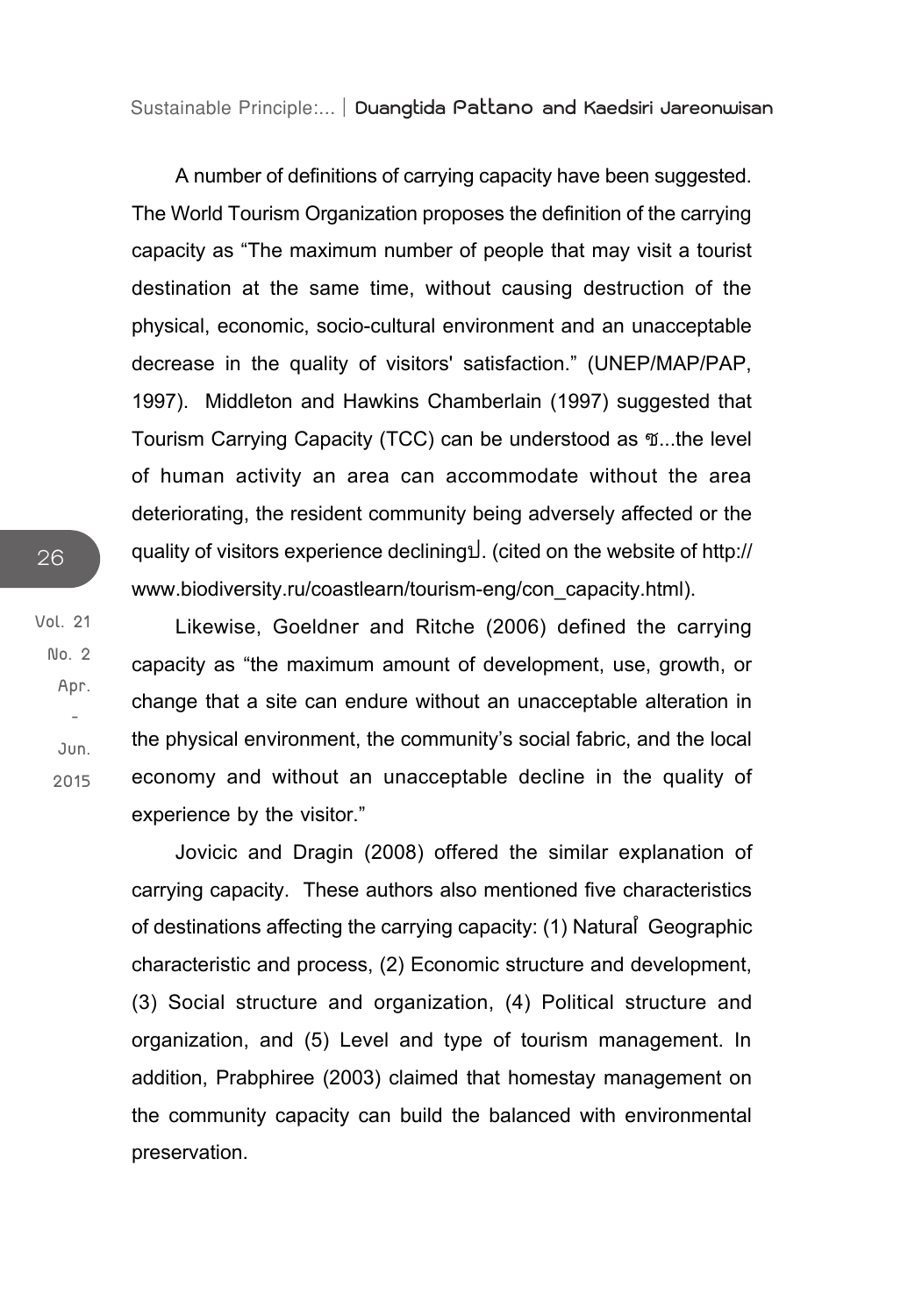From the above definitions, the carrying capacity affects both the local community itself and the quality of the visitor's experience. It can be concluded that without a good blueprint of carrying capacity additional visitors can disturb and degrade the value of culture, environment and tourist experience of such a tourist destination.

Homestay programs are for a niche group in a specific area. For its long-term sustainability, it is vital to consider the maximum amount of tourists to a particular area or zone, how tourists can be accommodated with a high level of satisfaction matching their needs and avoiding all negative outcomes (Gu and Wong, n.d.). They also mentioned that some homestay owners want to expand the number of rooms and sleeping capacity without any knowledge on carrying capacity. Besides he found that the crowded condition in the homestay may adversely affect resources and amenities.

Along with the need for lodging, tourists or visitors, including hosts, have other requirements such as water, energy, food, amenities and utilities. In some localities, it may be impossible to add more capacity for additional home stay tourism; however, in some situations, expanding homs stay tourism for tourists or visitors to nearby communities may be the best solution for avoiding undesirable repercussions. On the other hand, the high demand for water and energy resources can be reduced by more stringent conservation of these limited resources. Additionally, waste and garbage can also be controlled.

In examining tourism capacity, limits can be provided from the in-depth analysis of the maximum sustainable visitor capacity. Homestay should be looked at not only as how many people can stay

**ปีที่ 21 ฉบับที่ 2 เม.ย. - มิ.ย. 2558**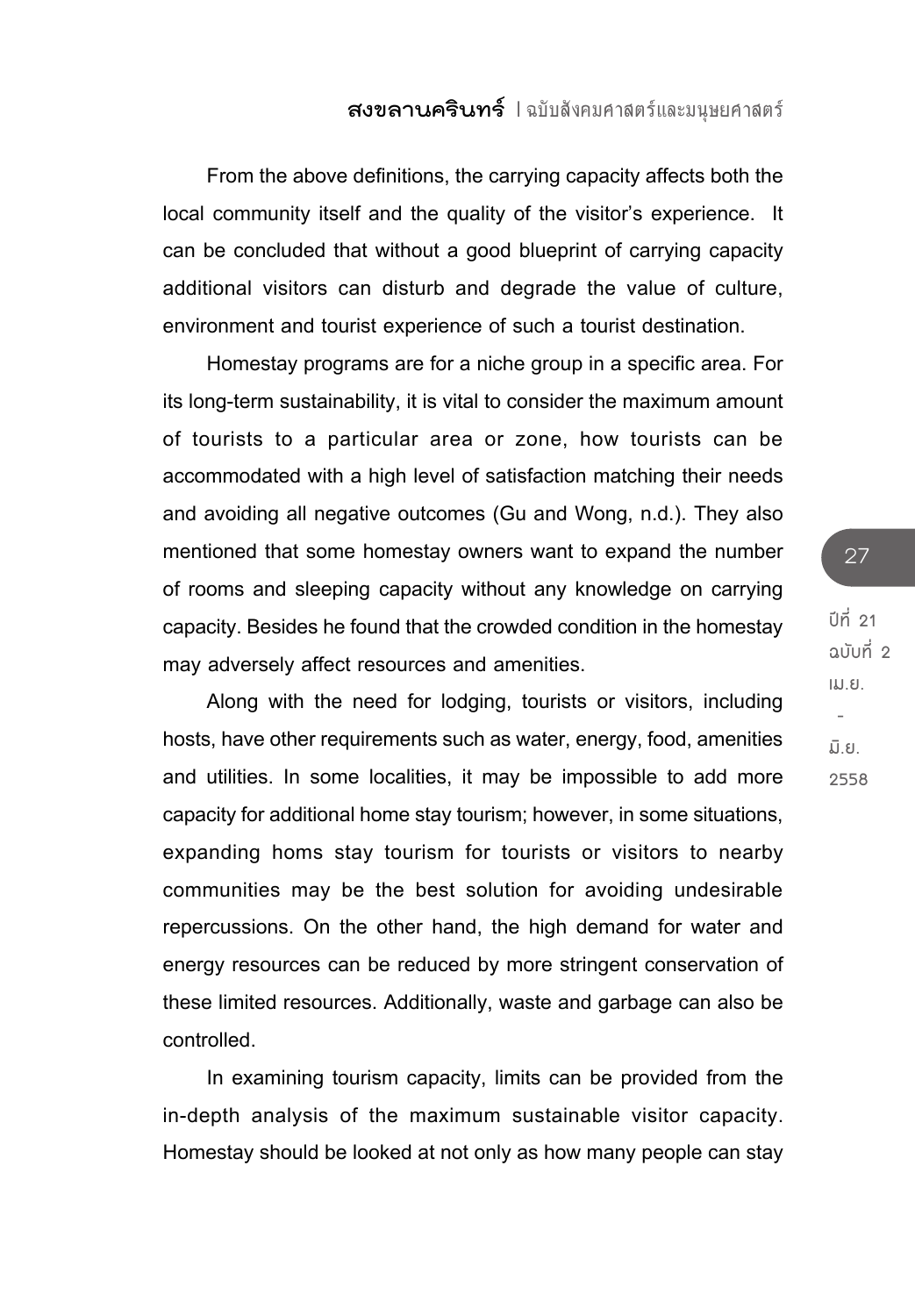but also how many people can be accommodated without impact on the sensitive resources in the local community. How the tourist destination can control the massive growth is a fundamental implication for the carrying capacity management. Without an effective plan in tourism development, another issue consequently arises: the effect of rapid growth in tourism demand leading to overcrowding. Definitely, the subject of carrying capacity needs to be extensively addressed in the tourism planning for long-term benefits.

#### **Conclusion**

With the high popularity of homestay tourism, more tourism activities are now more closely affecting local communities. That makes tourists - both foreigners and Thais - becoming more familiar with homestay. As a result of promising growth, the critical question is how to manage successfully homestay tourism by maximizing the benefits to the locals while minimizing negative impact on the physical and social environment.

This paper has suggested several good practices for future tourism planning; firstly, the principle that the participation and acceptance of locals as they are the host community and provide resources, as well as local leaders who can be helpful in reducing conflict and promoting positive consideration. Secondly, collaboration between the host and stakeholders is supportive on gaining knowledge and skills regarding finance, marketing, hospitality and occupational training courses in language and guiding. In addition, tourism planning should be compatible with exploiting local ecologies without causing negative impact. It is vital to consider carefully how best to utilize the

**Vol. 21 No. 2 Apr. - Jun. 2015**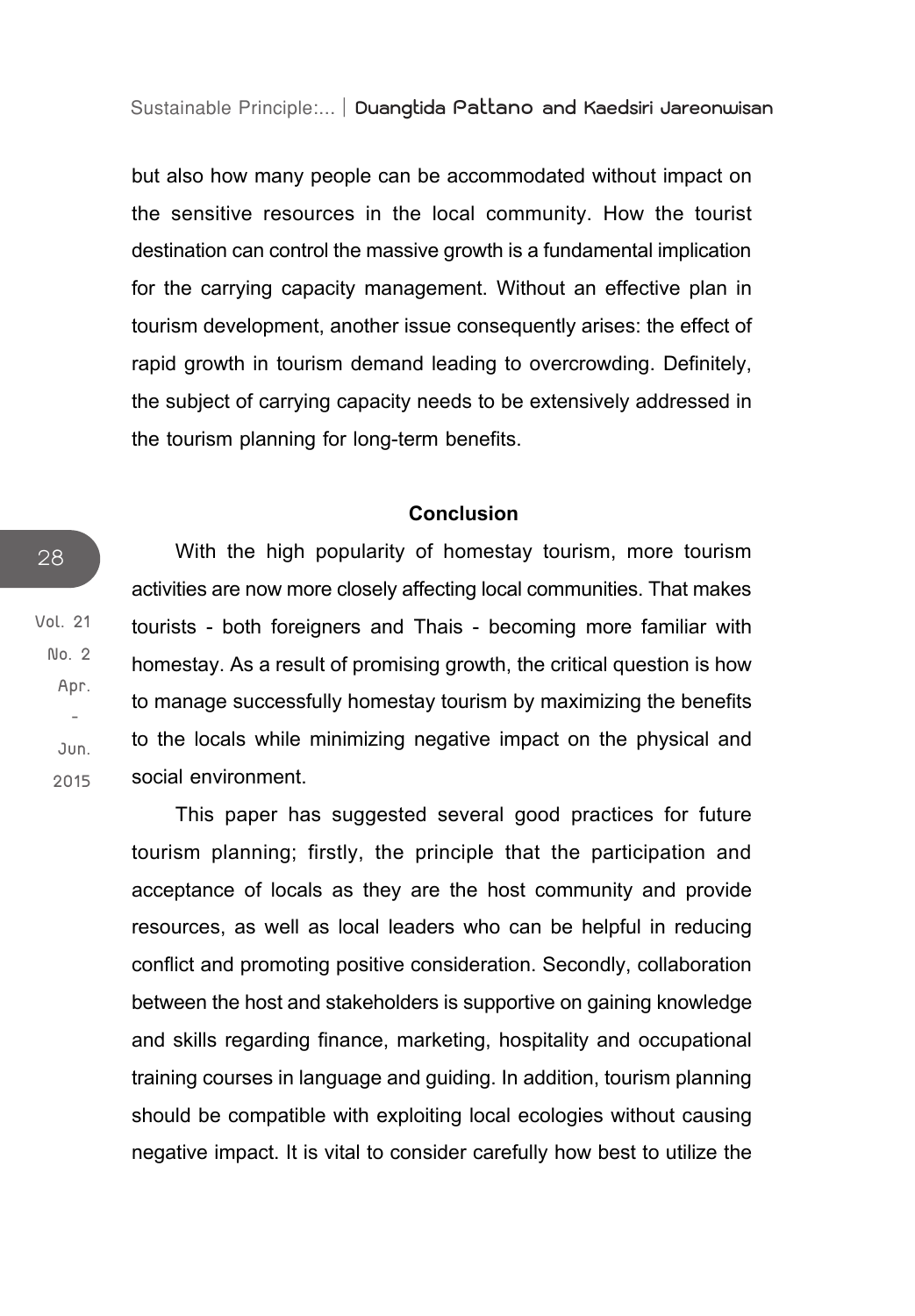resources in the community. Most important, the local culture and traditions are very sensitive and can be considered as the core product for homestay tourism. If altered or distorted, how can it continue to attract tourists or outsiders. Finally, the carrying capacity needs to be carefully analyzed when faced with the increase of tourist demand in order to control and eliminate overcrowding.

Overall, Thailand's tourism development has had both positive and negative impact. Tourism has contributed greatly to enhancing Thailand's economy. However, tourism has had considerable negative impact on the physical environment. Success cannot be solely measured by short-term economic gain. The potential model for conservation and sustainability should be highlighted. Therefore, raising awareness of the impact of tourism and applying the principle of sustainability can encourage and foster mutual understanding for homestay tourism. Certainly the study of good practices while highlighting and considering how positive examples can be adapted to other communities to ensure success and maximum benefit of homestay tourism should be considered.

#### **References**

- Bauer, T. (2008). **Sustaining Industry Growth-PATA's Sustainable Tourism Wiki..** Retrieved October 6, 2008, from http:// sustainable-tourism.wetpaint.com/page/ sustaining+Industry+ Growth.
- Boonratana, R. (2010). Community-Based Tourism inThailand: The need and Justification for an Operationaldefinition. **Kasetsart Journal: Social Sciences,** 31(2), 280–289.

**ปีที่ 21 ฉบับที่ 2 เม.ย. - มิ.ย. 2558**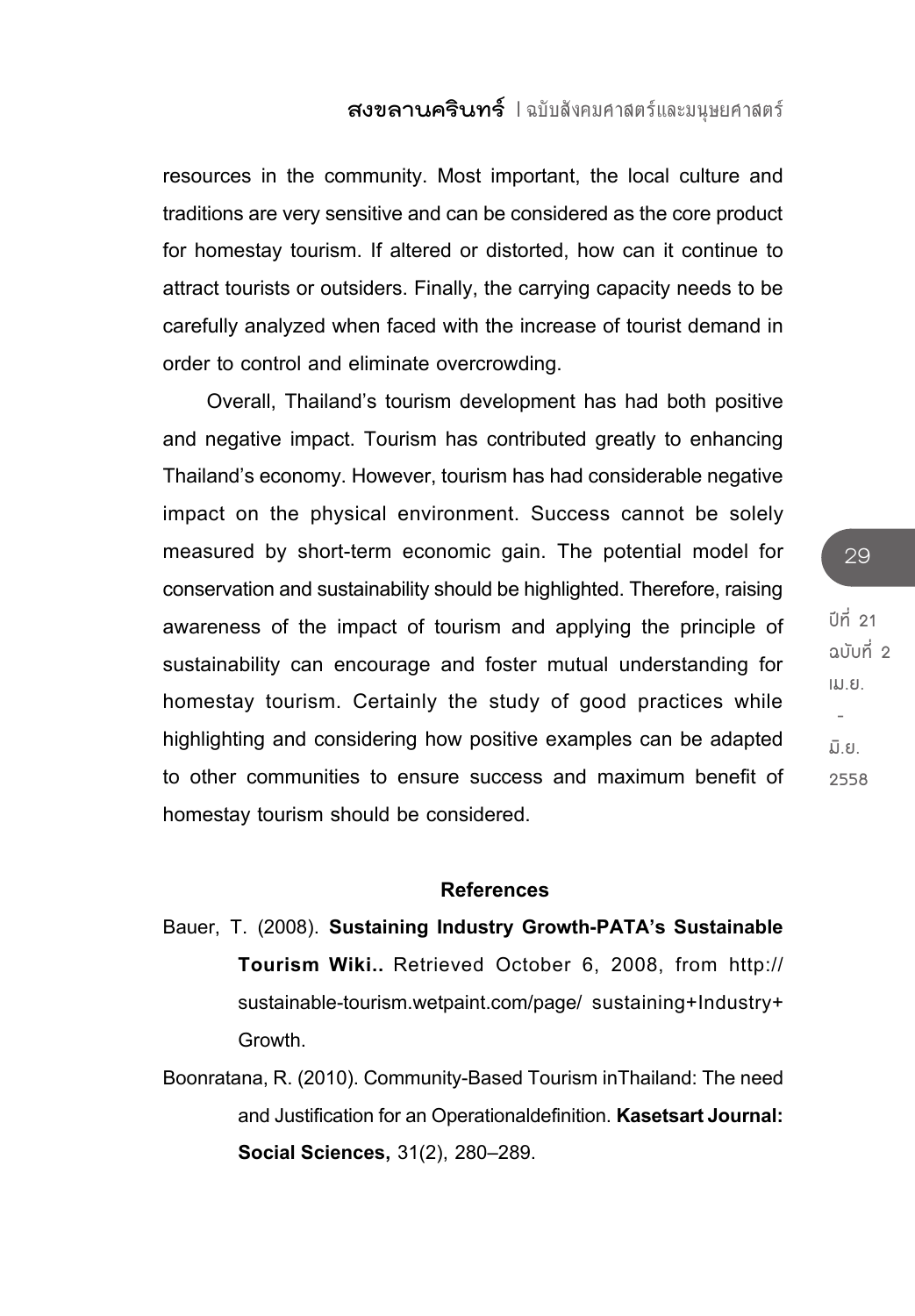Bougot, C. (2011). Authenticity and Commodification in Changing Tourism Trends. **Tourism Issues and Development.** Retrieved March 4, 2013, from http://www.tourism-master.nl/2011/11/25/ authenticity-and-commodification-in-changing-tourism-trends/.

- Breugel, L. V. (2013). Community-Based Tourism: Local Participation and Perceived Impacts: **A Comparative Study Between Two Communities in Thailand. Master Thesis,** Radboud University Nijmegen. Retrieved 25 April, 2014, from ww.ru.nl/publish/ pages/657546/hesis\_liedewij\_van\_breugel\_scs.pdf.
- Byrd, E. T. and Gustke L. (2007). Using Decision Trees to Identify Tourism Stakeholders: The Case of Two Eastern North Carolina Counties. **Tourism and Hospitality Research (London),** 7(3/4), 176- 193.
- **Vol. 21** Dewhurst, H., Dewhurst, P. and Livesey, R. (2007). Tourism and Hospitality SME Training needs and Provision: A Sub-Regional Analysis. **Tourism and Hospitality Research,** 7(2), 131-143.
	- **Jun. 2015** Drexhage, J and Murphy D. (2010). Sustainable Development: From Brundland to Rio 2012. **United Nations Headquarters, New York.** Retrieved 20, February 2013, from http://www.un.org/wcm/ webdav/site/climatechange/shared/gsp/docs/GSP1-6\_ Background% 20on%20Sustainable%20Devt.pdf.
		- Edgell, D. L., Allen, M. D., Smith, G. and Swanson, J.R. (2008). **Tourism Policy and Planning – Yesterday, Today and Tomorrow.** New York: Routledge.
		- Goeldner, Charles R. and Richie J. R. Brent. (2006). **Tourism: Principles, Practices, Philosophies.** (10<sup>th</sup> ed.). New Jersey: John Wiley & Son Inc.

Gu, M. and Wong, P. P. (2010). Development of Coastal Tourism and

**No. 2 Apr. -**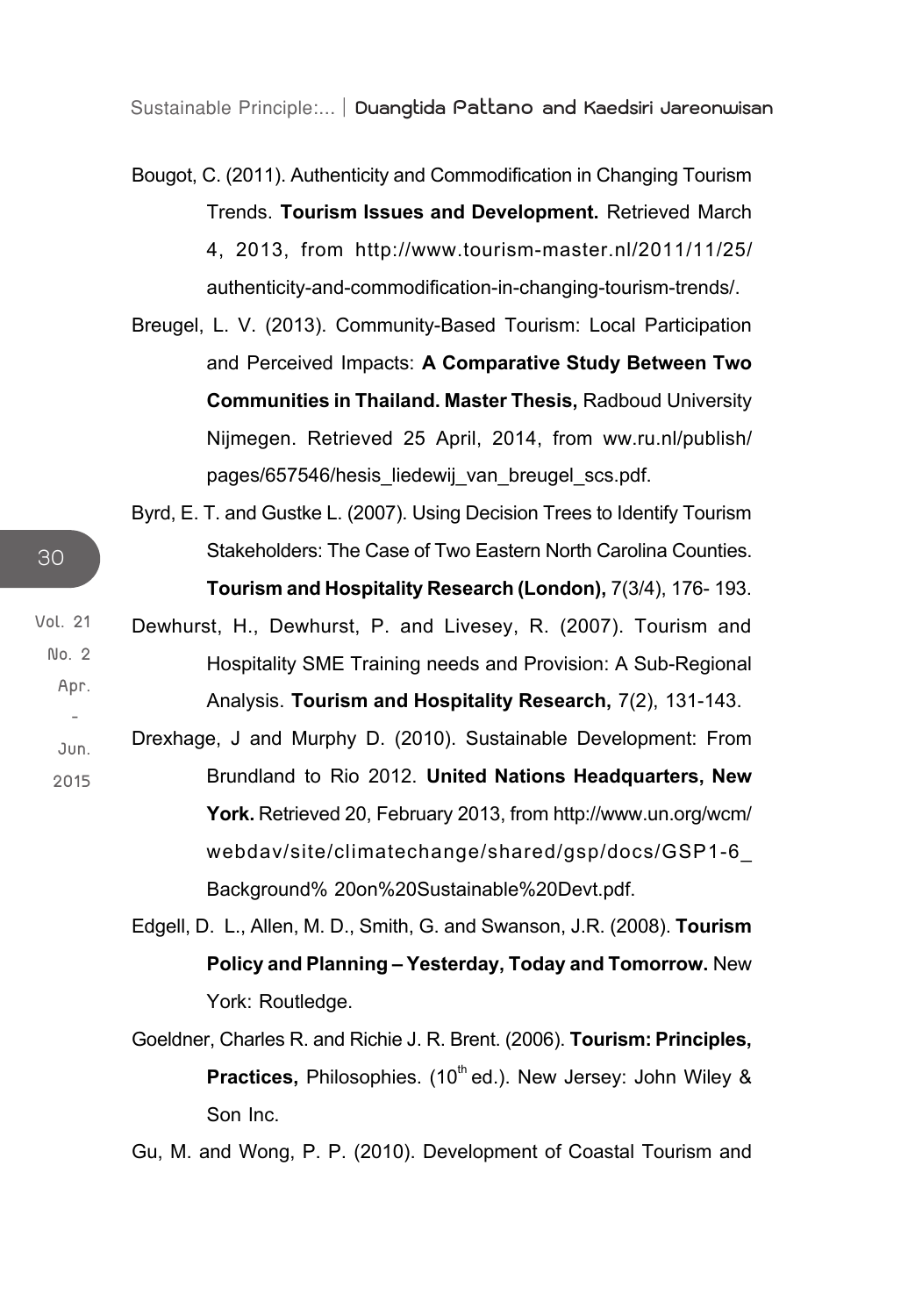Homestays on Dachangshan Dao, Liaonging Province and North East China. **International Research Foundation for Development.** Retrieved 7, October 2012, from www.irfd.org/ events/wfsids/virtual/.../ sids\_mingpohpoh.pdf.

- Inbakaran, R. & Jackson, M. (2005). Marketing Regional Tourism: How Better to Target and Address Community Attitudes to Tourism. **Journal of Vacation Marketing.** 11(3), 323-339.
- Jackson, G. & Morpeth, N. (1999). Local Agenda 21 and Community Participation in Tourism Policy and Planning: Future or Fallacy. **Current Issues in Tourism.** 2(1), 1-38.
- Jovicic, D. & Dragin, A. (2008). The Assessment of Carrying Capacity – A Crucial Tool for Managing Tourism Effects in Tourist Destinations. **Turizam.** 12, 4-11.
- Juladalai, W., Yongpithayapong, P., & Sangboonruang, W. (2008). A Tourism Model on Thai-Saek Cultural Home Satys for Sustainable Economic Development: a Case Study at Ban Art-Samart, Art-Samart Sub-District, Muang District, Nakhon Phnom Province. (Unpublished Manuscript).
- Kontogeorgopoulos, N., Churyen A., & Duangsaeng, V. (2013). Homestay Tourism and the Commercialization of the Rural Home in Thailand. Asia Pacific Journal of Tourism Research 11/06: 1-22.
- Lo, P. S. & Mohamad, A. A. (2013). Rural Tourism and Destination Image: Community Perception in Tourism Planning. **The Macrotheme Review: A Multidisciplinary Journal of Global Macro Trends.** 2, 102-118.

Middleton and Hawkins Chamberlain. (1997). **Tourism Carrying Capacity on Sustainable Tourism Module.** Retrieved February 20, 2013,

**ปีที่ 21 ฉบับที่ 2 เม.ย. - มิ.ย. 2558**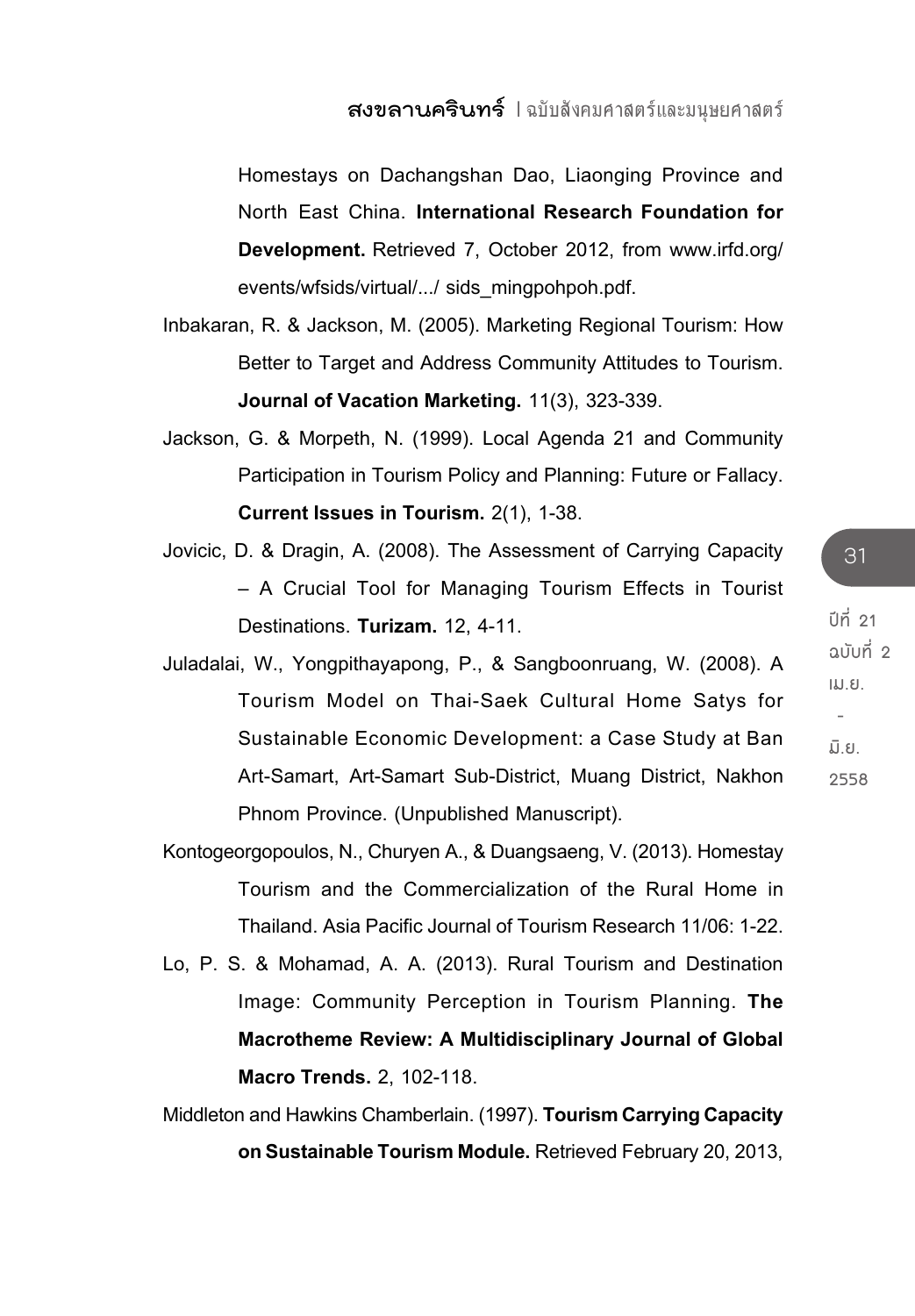from http://www.biodiversity.ru/coastlearn/ tourism-eng/con\_ capacity.html.

- Ministry of Tourism and Sport. (2011). **Announcement of National Tourism Policy Committees on National Tourism Development Plan 2012- 2016.** Retrieved October 13, 2012, from http://www. tica.or.th/images/plan\_tourism2555-2559/2555-2559.pdf.
- Murphy, P.E. (1985). **Tourism: A Community Approach.** London: Routledge.
- National Economic and Social Development Board. (2014). The Eleventh National Economic and Social Development Plan (2012-2016). Retrieved April 28, 2014, from http://eng.nesdb.go.th/Portals/0/ news/plan/eng/THE%20ELEVENTH%20 NATIONAL%20 ECONOMIC%20AND%20SOCIAL%20DEVELOPMENT%20 PLAN(2012-2016).pdf.
- **Jun. 2015** National Economic and Social Development Board – NESDB. (2012). Economic Outlook: "Thai Economic Performance Q3 and Outlook for 2012 and 2013". Retrieved May 27, 2012, from http://www. nesdb.go.th/Portals/0/eco\_datas/economic/eco\_state/3\_55/ Press%20Eng% 20Q3-2012.pdf.

Novelli, M. (ed.). (2005). **Niche Tourism: Contemporary Issues,** Trends and Cases. Oxford: Elsevier Butterworth-Heinemann.

Page, S.J. (2011). **Tourism Management-An Introduction.** Fourth Edition, Oxford: Butterworth-Heinemann.

Pakdeepinit, P. (2007). Thesis: A Model for Sustainable Tourism Development in Kwan Phayao Lake Rim Community, Phayao Province, Upper Northern Thailand. A Thesis for the Degree Doctor of Philosophy, Silpakorn University. Retrieved May 28,

32

**Vol. 21 No. 2 Apr.**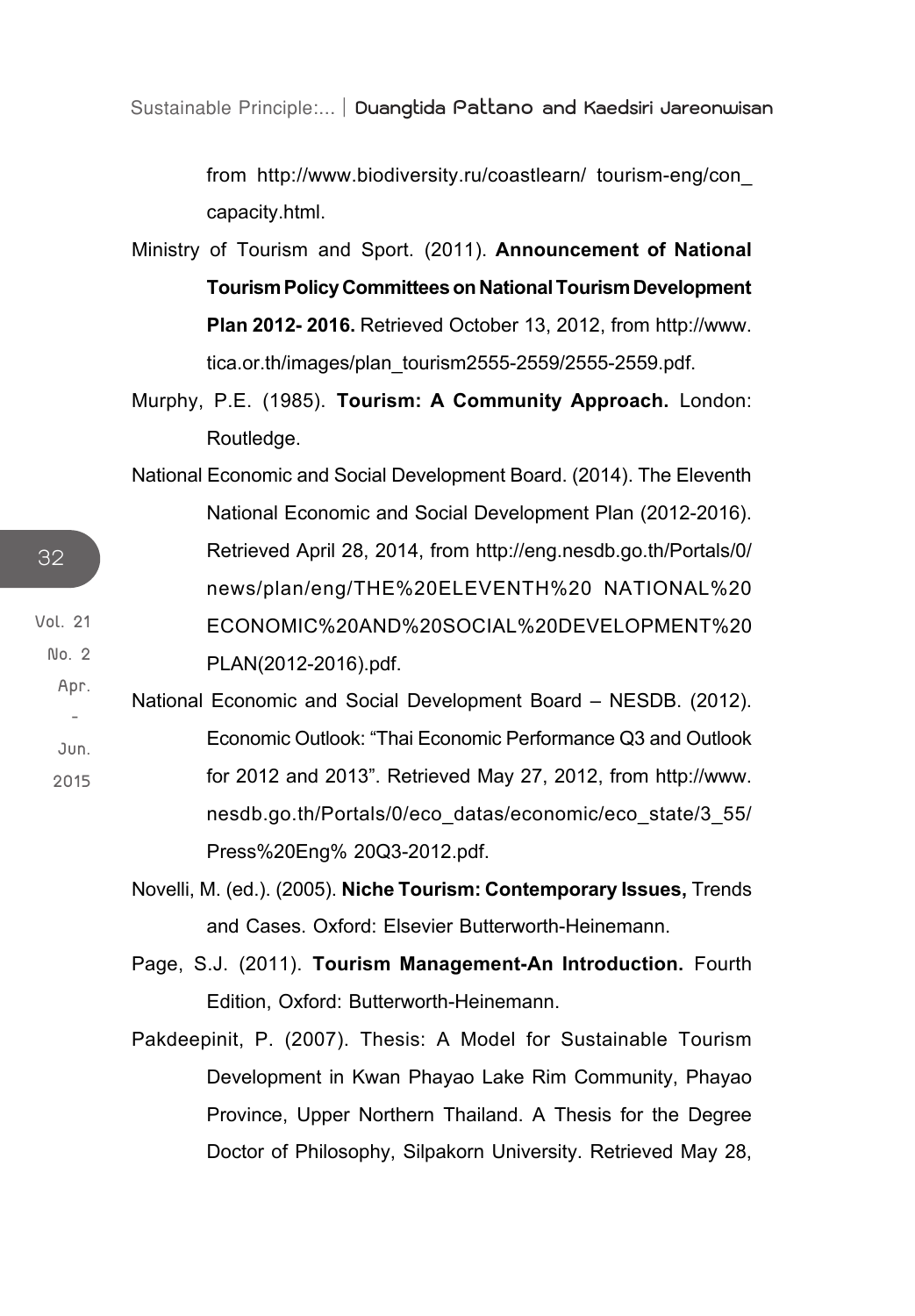2013, from http://www.thapra.lib.su.ac.th/objects/thesis/fulltext/ thapra/Prakobsiri\_Pakdeepinit\_Doctor/Fulltext.pdf.

- Pipatanayothapong, P. (2004). Accommodation Management of Home Stay for Ecotourism: a Case study of Phuthai Cultural Village of Ban Khok Kong, Kuchinarai District, Kalasin Province Master of Architecture (Housing). Retrieved April 28, 2013, from http:// www.thaithesis.org/detail.php?id=1082547001156.
- World Commission on Environment and Development. (2013). Report of The World Commission on Environment and Development (WCED) Our Common Future. (1987). **United Nation**. Retrieved May 7, 2013, from http://www.un-documents.net/ocf-02.htm#I.
- Saraithong, W., & Chancharoenchai. (2010). **Tourists' behavior in Thai Homestay Business.** International Journal of Management Cases, 13(3), 112-127.
- Satarat, N. (2010). Sustainable Management of Community-Based Tourism in Thailand (Unpublished Doctoral Dissertation). School of Public Administration, NationalInstitute of Development Administration, Bangkok, Thailand. Retrieved March 27, 2013, from http://libdcms.nida.ac.th/thesis6/2010/b166706.pdf.
- Seubsamarn, K. (2009). Tourist Motivation to Use Homestays in Thailand and their Satisfaction Based on the Destination's Cultural and Heritage-Based Attribute. A Thesis Presented to the Faculty of the Graduate School University of Missouri. Retrieved March 31, 2014, from https://mospace.umsystem.edu/xmlui/bitstream/ handle/10355/5351/research.pdf?sequence=3.
- Silparcha, W. and Hannam, K. (2011). Homestay and Sustainable Community Development. International Journal of Agricultural

**ปีที่ 21 ฉบับที่ 2 เม.ย. - มิ.ย. 2558**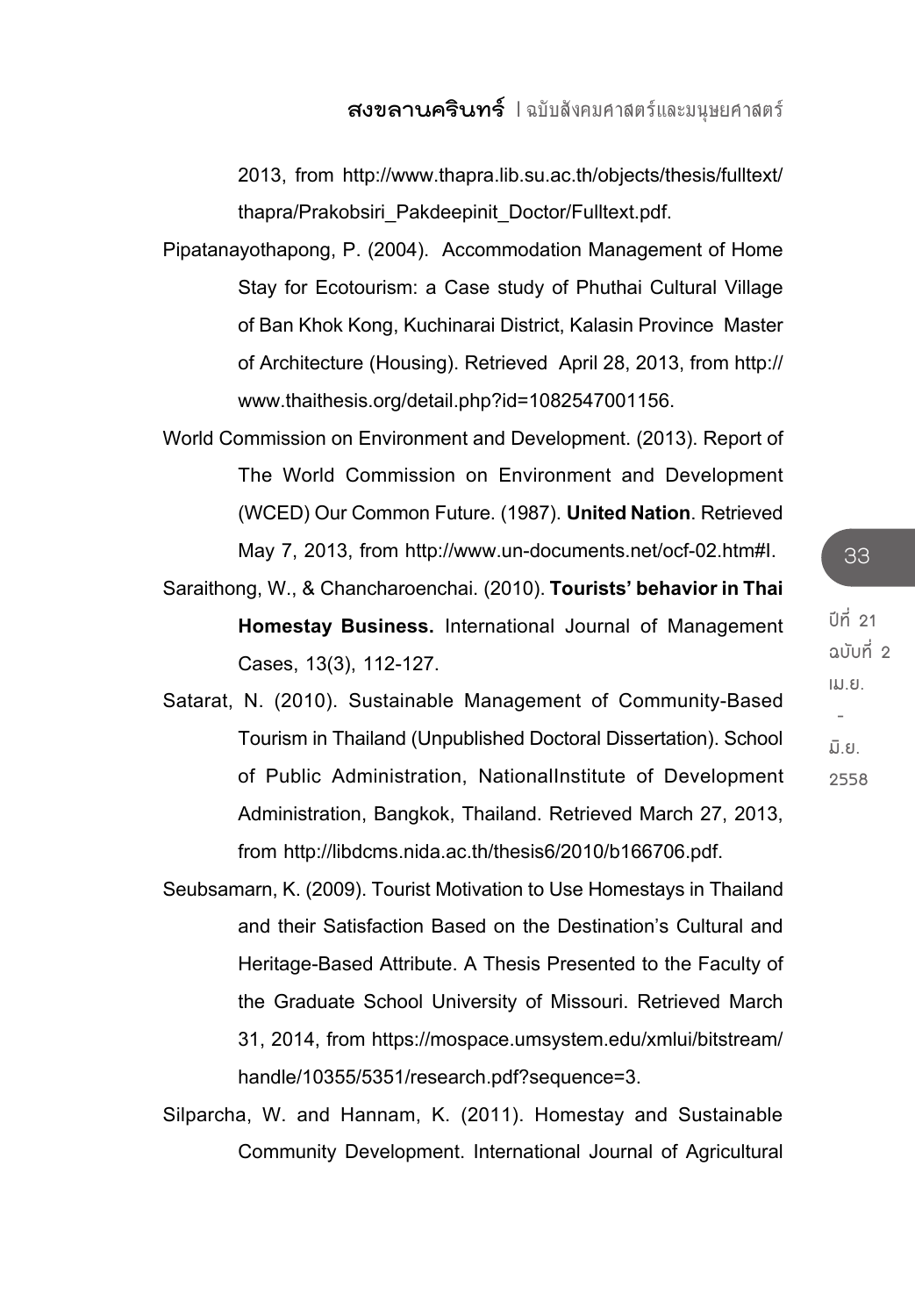Travel and Tourism, 2 (September), 187-195.

SUT Newsletter (2003) SUT Newsletter 11(454), 6-8.

- Thailand Board of Investment. (2011). National Tourism Development in Thailand Investment Review (TIR). Retrieved January 27, 2013, from http://www.boi.go.th/tir/ issue/201104\_21\_4/155.htm.
- Thaochalee, P., Laoakkha, S., & Panthachai, T. (2011). Home-Stay Tourist villages: The Development of Cultural Tourism Management Among Phuthai Tribal Groups in Isan. European Journal of Social Sciences, 22(4), 565-571.
- Thongsrikate, N. (2006). The Management of the Organization for Tourism in Khiriwong Village, Lansaka District, Nakhon Si Thammarat. Retrieved September 25, 2010, From: http://www.ttreserach.org/ pdf/4-10-2006-30002.pdf.
- **2015** Tourism Authority of Thailand Newsroom. (2013). Thai Tourism Arrivals Cross 22 Million Mark in 2012, January 2013. Retrieved May 27, 2013, from http://www.tatnews.org/ component/flexicontent/53 media-releases-2013/802-thai-tourism-arrivals-cross-22-millionmark-in-2012.
	- United Nations Environment Programme (UNEP). (2001). Environmental Impacts of Tourism. Retrieved May 27, 2013, from http://www. gdrc.org/uem/eco-tour/envi/ four.html.
	- Willims, J. (1999). Tourism Future: Global codes of Ethics for Tourism. World Tourism Organization. Retrieved November 3, 2010, from http://www.tourism-futures.org.
	- Wirudchawong, N. (2012) Policy on Community Tourism Development in Thailand. Journal of Ritsumeikan Social Sciences and Humanities, 4(2), 13-26.

34

**Vol. 21 No. 2 Apr. - Jun.**